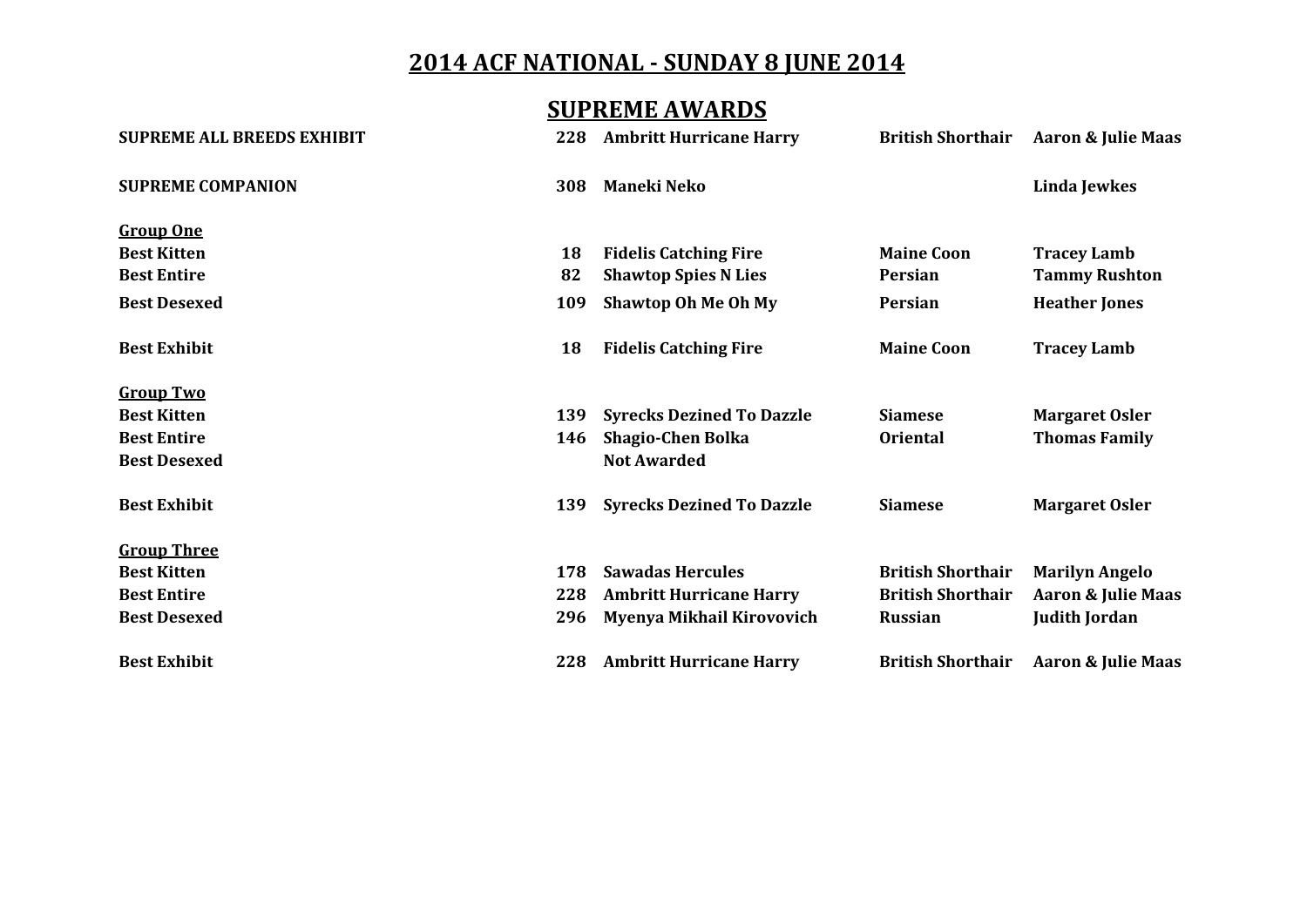|      |                     |                     |                | Cage           |                                     |               |                             |
|------|---------------------|---------------------|----------------|----------------|-------------------------------------|---------------|-----------------------------|
| Ring | Section             | Award               | Judge's Name   | <b>No</b>      | <b>Exhibit's Name</b>               | <b>Breed</b>  | Exhibitor                   |
|      | <b>GROUP ONE</b>    |                     |                |                |                                     |               |                             |
| 1    | Kittens             | Best in Show        | Veikko Saarela | 9              | Jaygee Fergalicious                 | Exotic        | J Greentree                 |
| 1    |                     | Reserve in Show     | Veikko Saarela | 14             | Maskad Zillion Dollababy            | Exotic        | D Cummings                  |
| 1    |                     | 3rd Best            | Veikko Saarela | 26             | Richmaure Smokey Bear               | Persian       | R & M McNicoll              |
| 1    |                     | 4th Best            | Veikko Saarela | $\mathbf{1}$   | <b>Bindura Guns N Roses</b>         | Birman        | C & P Cootes                |
|      |                     | 5th Best            | Veikko Saarela | 50             | Snowgumsib Storm                    | Siberian      | M Fletcher                  |
|      |                     | 6th Best            | Veikko Saarela | 12             | Kenloch Miss E Zot                  | Exotic        | L Ulrick                    |
| 1    |                     | 7th Best            | Veikko Saarela | 35             | Chainoponds China Doll              | Persian       | R Rogers                    |
|      |                     | 8th Best            | Veikko Saarela | 23             | Jadeangel Show Bling                | Persian       | <b>D</b> Meates             |
|      |                     | 9th Best            | Veikko Saarela | 31             | Chainoponds Jive                    | Persian       | R Rogers                    |
|      |                     | 10th Best           | Veikko Saarela | $\overline{4}$ | Kirashan Silvan Sameeko             | Birman        | S Briton                    |
|      |                     | 11th Best           | Veikko Saarela | 49             | Snowgumsibs Fire And Ice            | Siberian      | M Fletcher                  |
| 1    |                     | 12th Best           | Veikko Saarela | 18             | <b>Fidelis Catching Fire</b>        | Maine Coon    | T Lamb                      |
| 1    |                     | 13th Best           | Veikko Saarela | 8              | Chainoponds Fruit Cup               | Exotic        | R Rogers                    |
| 1    |                     | 14th Best           | Veikko Saarela | 48             | Kelanrowe Lapis                     | Ragdoll       | T Blackman                  |
| 1    |                     | 15th Best           | Veikko Saarela | $\mathbf{3}$   | <b>Furkidz Furever Farrah</b>       | <b>Birman</b> | H Groom                     |
| 1    | <b>Entire Cats</b>  | Best in Show        | Paul Henry     | 82             | Shawtop Spies N Lies                | Persian       | T Rushton                   |
| 1    |                     | Reserve in Show     | Paul Henry     | 93             | Snowgiumsibs Cougar                 | Siberian      | M Fletcher                  |
| 1    |                     | 3rd Best            | Paul Henry     | 57             | Fionella Rumer Has It               | Birman        | F Refalo                    |
|      |                     | 4th Best            | Paul Henry     | 73             | Trazarra Original Sin               | Persian       | L Kitson                    |
|      |                     | 5th Best            | Paul Henry     | 72             | Rumplteeza Cienna Rosso             | Maine Coon    | K Foster                    |
|      |                     | 6th Best            | Paul Henry     | 65             | Perchez Catnip                      | Exotic        | R Tait                      |
|      |                     | 7th Best            | Paul Henry     | 92             | <b>Tavolga Sibaris</b>              | Siberian      | M Fletcher                  |
|      |                     | 8th Best            | Paul Henry     | 54             | Birmilska Hunphrey Bogart           | Birman        | <b>B Patterson/K Franke</b> |
|      |                     | 9th Best            | Paul Henry     | 80             | Dixykatz Karamel Bonbon             | Persian       | W Mieglitz                  |
|      |                     | 10th Best           | Paul Henry     | 55             | Furkidz One N Only                  | Birman        | H Groom                     |
|      |                     | 11th Best           | Paul Henry     | 94             | Miakoschka Princess Vandalia        | Siberian      | M Mahoney                   |
|      |                     | 12th Best           | Paul Henry     | 83             | <b>Trazarra Willow</b>              | Persian       | W Mieglitz                  |
| 1    |                     | 13th Best           | Paul Henry     | 88             | Fancyrags Mr Bojangles              | Ragdoll       | J Thompson                  |
| 1    |                     | 14th Best           | Paul Henry     | 67             | <b>Chesney Special Blossom Time</b> | Exotic        | P Bunter                    |
| 1    |                     | 15th Best           | Paul Henry     | 62             | Kimbara Mozaic                      | Birman        | <b>B Patterson/K Franke</b> |
| 1    | <b>Desexed Cats</b> | <b>Best in Show</b> | Veikko Saarela | 111            | Shawtop Its All About Me            | Persian       | H Jones                     |
| 1    |                     | Reserve in Show     | Veikko Saarela | 109            | Shawtop Oh Me Oh My                 | Persian       | H Jones                     |
| 1    |                     | 3rd Best            | Veikko Saarela | 107            | Vonderbren Shaker Maker             | Persian       | K Flint                     |
|      |                     | 4th Best            | Veikko Saarela | 108            | Vonderbren Masterpiece              | Persian       | K Flint                     |
|      |                     | 5th Best            | Veikko Saarela | 101            | <b>Sunsoar Snow Blossom</b>         | <b>Birman</b> | G & J Weekes                |
|      |                     | 6th Best            | Veikko Saarela | 112            | Shawtop Stirred Not Shaken          | Persian       | H Jones                     |
|      |                     | 7th Best            | Veikko Saarela | 113            | Jadeangel Here I Am                 | Persian       | M Nicoll                    |
|      |                     | 8th Best            | Veikko Saarela | 104            | Fidelis Samantha                    | Maine Coon    | T Lamb                      |
|      |                     | 9th Best            | Veikko Saarela | 77             | <b>Truedestiny Dream Catcher</b>    | Persian       | M Nicoll                    |
| 1    |                     | 10th Best           | Veikko Saarela | 117            | Lilybel Gangham Style               | Ragdoll       | M Rigg                      |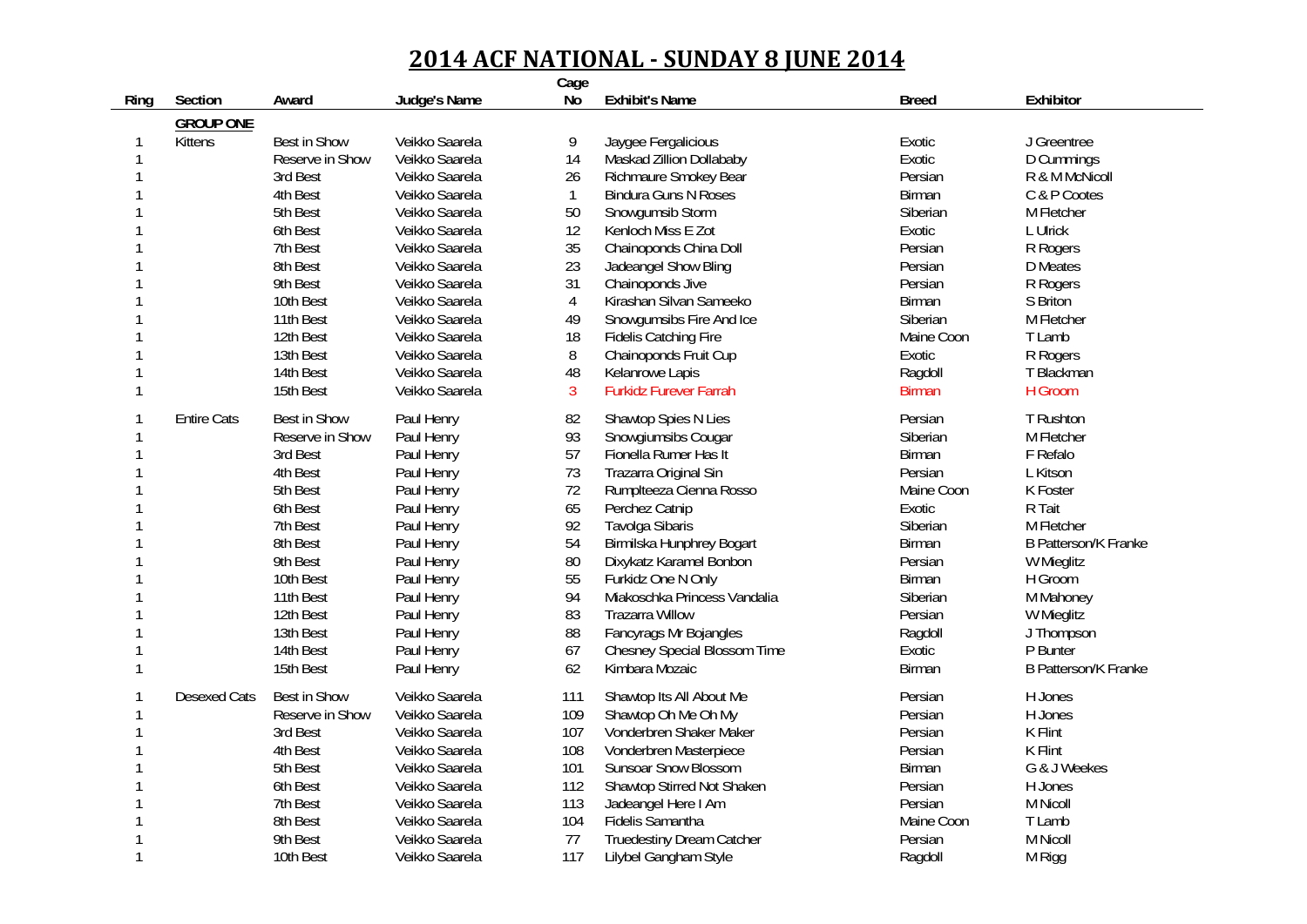|                |                     |                     |                           | Cage           |                                  |                  |                             |
|----------------|---------------------|---------------------|---------------------------|----------------|----------------------------------|------------------|-----------------------------|
| Ring           | Section             | Award               | Judge's Name              | No             | <b>Exhibit's Name</b>            | <b>Breed</b>     | Exhibitor                   |
|                | <b>GROUP ONE</b>    |                     |                           |                |                                  |                  |                             |
|                | Kittens             | Best in Show        | Jenny Weekes              | 18             | <b>Fidelis Catching Fire</b>     | Maine Coon       | T Lamb                      |
| $\overline{2}$ |                     | Reserve in Show     | Jenny Weekes              | 39             | <b>Chainoponds Elliot Ness</b>   | Persian          | R Rogers                    |
| $\overline{2}$ |                     | 3rd Best            | Jenny Weekes              | $\overline{9}$ | Jaygee Fergalicious              | Exotic           | J Greentree                 |
| $\overline{2}$ |                     | 4th Best            | Jenny Weekes              | 26             | Richmaure Smokey Bear            | Persian          | R & M McNicoll              |
| $\overline{2}$ |                     | 5th Best            | Jenny Weekes              | 52             | Miakoschka Jaycee                | Siberian         | M Mahoney                   |
| $\overline{2}$ |                     | 6th Best            | Jenny Weekes              | 12             | Kenloch Miss E Zot               | Exotic           | L Ulrick                    |
| $\overline{2}$ |                     | 7th Best            | Jenny Weekes              | 48             | Kelanrowe Lapis                  | Ragdoll          | T Blackman                  |
| $\overline{2}$ |                     | 8th Best            | Jenny Weekes              | 51             | Snowgumsibs Belka                | Siberian         | M Fletcher                  |
| $\overline{2}$ |                     | 9th Best            | Jenny Weekes              | $\mathbf{1}$   | <b>Bindura Guns N Roses</b>      | <b>Birman</b>    | C & P Cootes                |
| $\overline{2}$ |                     | 10th Best           | Jenny Weekes              | 32             | Shawtop Turn It Up               | Persian          | T Rushton                   |
| $\overline{2}$ |                     | 11th Best           | Jenny Weekes              | 37             | Greencroft Hot I Am              | Persian          | S Greentree                 |
| $\overline{2}$ |                     | 12th Best           | Jenny Weekes              | 33             | Shawtop Rumour Has It            | Persian          | T Rushton                   |
| $\overline{2}$ |                     | 13th Best           | Jenny Weekes              | 31             | Chainoponds Jive                 | Persian          | R Rogers                    |
| $\overline{2}$ |                     | 14th Best           | Jenny Weekes              | $\overline{2}$ | <b>Bindura Ramblin Rose</b>      | <b>Birman</b>    | C Cootes                    |
| $\overline{2}$ |                     | 15th Best           | Jenny Weekes              | 14             | Maskad Zillion Dollababy         | Exotic           | D Cummings                  |
| $\overline{2}$ | <b>Entire Cats</b>  | Best in Show        | Lesley Freemann           | 56             | Gramar Tiki 11                   | Birman           | C & P Cootes                |
| $\overline{2}$ |                     | Reserve in Show     | Lesley Freemann           | 82             | Shawtop Spies N Lies             | Persian          | T Rushton                   |
| $\overline{2}$ |                     | 3rd Best            | Lesley Freemann           | 54             | Birmilska Hunphrey Bogart        | <b>Birman</b>    | <b>B Patterson/K Franke</b> |
| $\overline{2}$ |                     | 4th Best            | Lesley Freemann           | 72             | Rumplteeza Cienna Rosso          | Maine Coon       | K Foster                    |
| $\overline{2}$ |                     | 5th Best            | Lesley Freemann           | 91             | Snowgumsibs Sevastian            | Siberian         | J Thompson                  |
| $\overline{2}$ |                     | 6th Best            | Lesley Freemann           | 73             | Trazarra Original Sin            | Persian          | L Kitson                    |
| $\overline{2}$ |                     | 7th Best            | Lesley Freemann           | 61             | Sarikamajic Byron Boy            | Birman           | G & J Weekes                |
| $\overline{2}$ |                     | 8th Best            | Lesley Freemann           | 95             | Soderbykattens Jaromir           | Siberian         | O Joukov                    |
| $\overline{2}$ |                     | 9th Best            | Lesley Freemann           | 88             | Fancyrags Mr Bojangles           | Ragdoll          | J Thompson                  |
| $\overline{2}$ |                     | 10th Best           | Lesley Freemann           | 83             | <b>Trazarra Willow</b>           | Persian          | W Mieglitz                  |
| $\overline{2}$ |                     | 11th Best           | Lesley Freemann           | 57             | Fionella Rumer Has It            | Birman           | F Refalo                    |
| $\overline{2}$ |                     | 12th Best           | Lesley Freemann           | 92             | <b>Tavolga Sibaris</b>           | Siberian         | M Fletcher                  |
| $\overline{2}$ |                     | 13th Best           | Lesley Freemann           | 67             | Chesney Special Blossom Time     | Exotic           | P Bunter                    |
| $\overline{2}$ |                     | 14th Best           | Lesley Freemann           | 63             | <b>Bindura Blaze</b>             | Birman           | C & P Cootes                |
| $\overline{2}$ |                     | 15th Best           | Lesley Freemann           | 93             | Snowgiumsibs Cougar              | Siberian         | M Fletcher                  |
| $\overline{2}$ | <b>Desexed Cats</b> | <b>Best in Show</b> | <b>Bernadette Roberts</b> | 109            | Shawtop Oh Me Oh My              | Persian          | H Jones                     |
| $\overline{2}$ |                     | Reserve in Show     | <b>Bernadette Roberts</b> | 114            | Loveuforever Dan                 | Ragdoll          | J Kluzniak                  |
| $\overline{2}$ |                     | 3rd Best            | <b>Bernadette Roberts</b> | 77             | <b>Truedestiny Dream Catcher</b> | Persian          | M Nicoll                    |
| $\overline{2}$ |                     | 4th Best            | <b>Bernadette Roberts</b> | 101            | <b>Sunsoar Snow Blossom</b>      | Birman           | G & J Weekes                |
| $\overline{2}$ |                     | 5th Best            | <b>Bernadette Roberts</b> | 106            | Norskatt Helena                  | Norwegian Forest | S Dukes                     |
| $\overline{2}$ |                     | 6th Best            | <b>Bernadette Roberts</b> | 104            | Fidelis Samantha                 | Maine Coon       | T Lamb                      |
| $\overline{2}$ |                     | 7th Best            | <b>Bernadette Roberts</b> | 119            | Snowgimsib Nikita                | Siberian         | R & T Brisland              |
| $\overline{2}$ |                     | 8th Best            | <b>Bernadette Roberts</b> | 117            | Lilybel Gangham Style            | Ragdoll          | M Rigg                      |
| $\overline{2}$ |                     | 9th Best            | <b>Bernadette Roberts</b> | 100            | <b>Shalimar Butterfly Kisses</b> | Birman           | R Parsons                   |
| $\overline{2}$ |                     | 10th Best           | <b>Bernadette Roberts</b> | 111            | Shawtop Its All About Me         | Persian          | H Jones                     |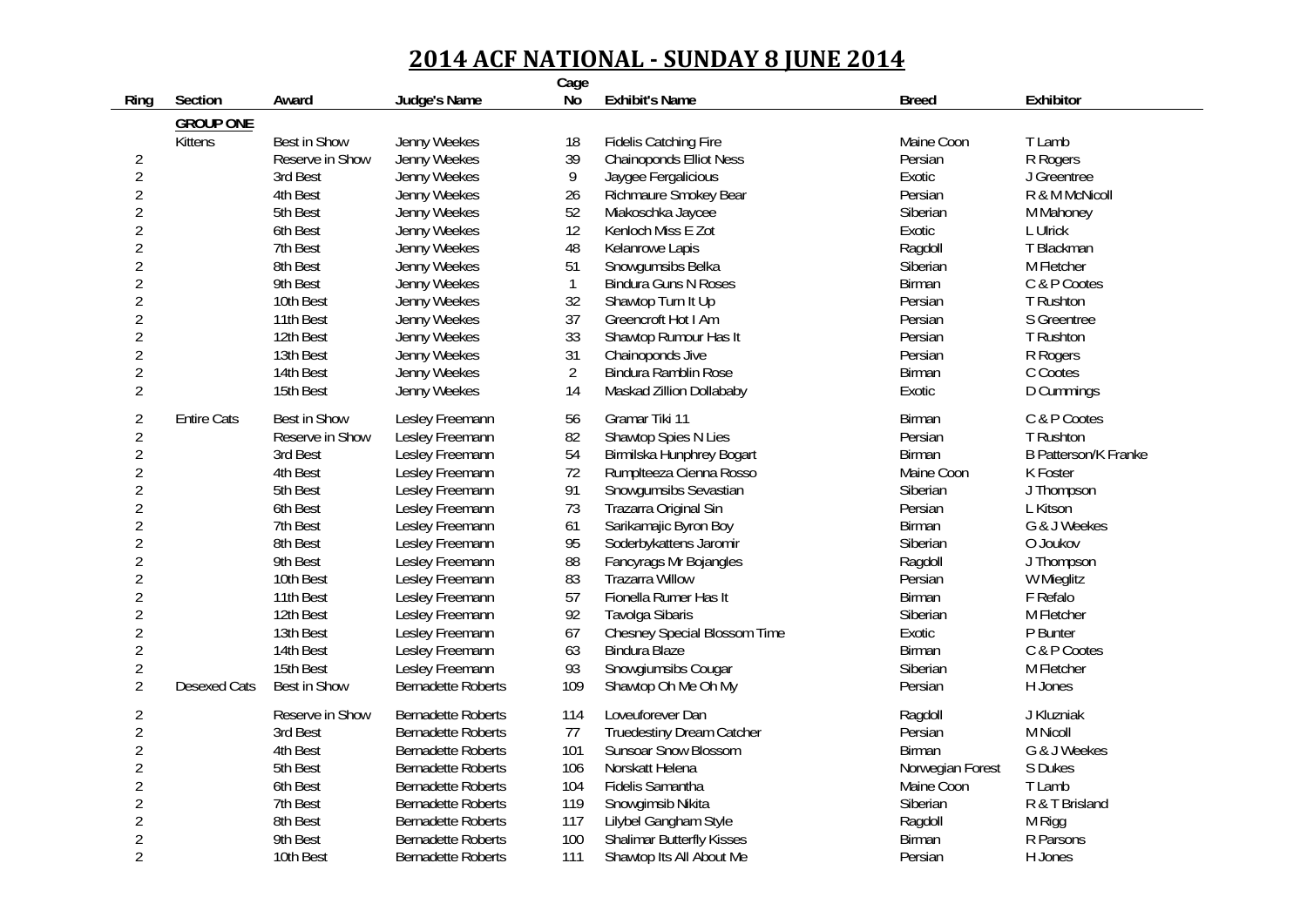| Section<br>No<br><b>Exhibit's Name</b><br>Exhibitor<br>Judge's Name<br><b>Breed</b><br>Ring<br>Award<br><b>GROUP ONE</b><br>Best in Show<br>Tony Hurry<br>Kittens<br>26<br>Richmaure Smokey Bear<br>Persian<br>R & M McNicoll<br>$\mathfrak{Z}$<br>18<br>Reserve in Show<br>Tony Hurry<br><b>Fidelis Catching Fire</b><br>Maine Coon<br>T Lamb<br>3<br><b>Tony Hurry</b><br>$\mathbf{1}$<br>C & P Cootes<br>3rd Best<br><b>Bindura Guns N Roses</b><br>Birman<br>3<br>12<br>4th Best<br><b>Tony Hurry</b><br>Kenloch Miss E Zot<br>Exotic<br>L Ulrick<br>3<br>5th Best<br>40<br>S Timmony<br>Tony Hurry<br>Pokhara Someone Special<br>Persian<br>3<br>33<br>6th Best<br><b>Tony Hurry</b><br>Shawtop Rumour Has It<br>Persian<br>T Rushton<br>3<br>35<br>7th Best<br><b>Tony Hurry</b><br>Chainoponds China Doll<br>Persian<br>R Rogers<br>3<br>15<br>8th Best<br><b>Tony Hurry</b><br>Willangi Mr Ruiben<br>Exotic<br>C Boyko/R Parsons<br>3<br>24<br>9th Best<br>Tony Hurry<br>Delmont Celestial Star<br>Persian<br>I Taylor<br>3<br>32<br>10th Best<br><b>Tony Hurry</b><br>Shawtop Turn It Up<br>Persian<br>T Rushton<br>3<br>36<br>11th Best<br>Tony Hurry<br>Admat Piccarsonova<br>Persian<br>E Swanston<br>3<br>Tony Hurry<br>27<br>12th Best<br>Chainoponds Love N Money<br>Persian<br>R Rogers<br>3<br>51<br>13th Best<br><b>Tony Hurry</b><br>Snowgumsibs Belka<br>Siberian<br>M Fletcher<br>3<br>23<br>14th Best<br>Tony Hurry<br>Persian<br>Jadeangel Show Bling<br>D Meates<br>$\mathfrak{Z}$<br>48<br>15th Best<br>Kelanrowe Lapis<br>T Blackman<br><b>Tony Hurry</b><br>Ragdoll<br><b>Best in Show</b><br>3<br>Pamela Barrett<br>93<br>Siberian<br>M Fletcher<br><b>Entire Cats</b><br>Snowgiumsibs Cougar<br>3<br>82<br>Reserve in Show<br>Pamela Barrett<br>Shawtop Spies N Lies<br>Persian<br>T Rushton<br>$\mathfrak{Z}$<br>72<br>3rd Best<br>Pamela Barrett<br>Rumplteeza Cienna Rosso<br>Maine Coon<br>K Foster<br>3<br>4th Best<br>66<br>Chainoponds Drakkar Noir<br>W Mielitz<br>Pamela Barrett<br>Exotic<br>3<br>92<br>5th Best<br>Pamela Barrett<br>Tavolga Sibaris<br>Siberian<br>M Fletcher<br>3<br>88<br>6th Best<br>Pamela Barrett<br>Fancyrags Mr Bojangles<br>Ragdoll<br>J Thompson<br>3<br>80<br>7th Best<br>Pamela Barrett<br>Dixykatz Karamel Bonbon<br>Persian<br>W Mieglitz<br>3<br>53<br>8th Best<br>Pamela Barrett<br>Minosa El Magico<br>Birman<br>S Briton<br>3<br>91<br>9th Best<br>Pamela Barrett<br>Snowgumsibs Sevastian<br>Siberian<br>J Thompson<br>3<br>65<br>10th Best<br>Perchez Catnip<br>R Tait<br>Pamela Barrett<br>Exotic<br>3<br>54<br>11th Best<br>Birmilska Hunphrey Bogart<br>Pamela Barrett<br>Birman<br><b>B Patterson/K Franke</b><br>3<br>67<br>12th Best<br>Pamela Barrett<br>Chesney Special Blossom Time<br>Exotic<br>P Bunter<br>3<br>63<br>13th Best<br>Pamela Barrett<br><b>Bindura Blaze</b><br><b>Birman</b><br>C & P Cootes<br>3<br>14th Best<br>Pamela Barrett<br>81<br>P Bunter<br>Trazarra Vanity Fair<br>Persian<br>3<br>73<br>15th Best<br>Pamela Barrett<br>Trazarra Original Sin<br>Persian<br>L Kitson<br>3<br><b>Best in Show</b><br>109<br>H Jones<br><b>Desexed Cats</b><br>Paul Henry<br>Shawtop Oh Me Oh My<br>Persian<br>3<br>119<br>Reserve in Show<br>Paul Henry<br>Snowgimsib Nikita<br>Siberian<br>R & T Brisland<br>$\mathfrak{Z}$<br>77<br><b>Truedestiny Dream Catcher</b><br>Persian<br>3rd Best<br>Paul Henry<br>M Nicoll<br>3<br>104<br>Fidelis Samantha<br>Maine Coon<br>4th Best<br>Paul Henry<br>T Lamb<br>3<br>5th Best<br>Paul Henry<br>113<br>M Nicoll<br>Jadeangel Here I Am<br>Persian<br>3<br>112<br>6th Best<br>Paul Henry<br>Shawtop Stirred Not Shaken<br>Persian<br>H Jones<br>3<br>101<br>Sunsoar Snow Blossom<br>G & J Weekes<br>7th Best<br>Paul Henry<br>Birman<br>3<br>117<br>8th Best<br>Paul Henry<br>Lilybel Gangham Style<br>M Rigg<br>Ragdoll<br>3<br>103<br>R Parsons<br>9th Best<br>Kenloch Enuffs Enuff<br>Exotic<br>Paul Henry<br>3 |  |           |            | Cage |                 |                  |         |
|--------------------------------------------------------------------------------------------------------------------------------------------------------------------------------------------------------------------------------------------------------------------------------------------------------------------------------------------------------------------------------------------------------------------------------------------------------------------------------------------------------------------------------------------------------------------------------------------------------------------------------------------------------------------------------------------------------------------------------------------------------------------------------------------------------------------------------------------------------------------------------------------------------------------------------------------------------------------------------------------------------------------------------------------------------------------------------------------------------------------------------------------------------------------------------------------------------------------------------------------------------------------------------------------------------------------------------------------------------------------------------------------------------------------------------------------------------------------------------------------------------------------------------------------------------------------------------------------------------------------------------------------------------------------------------------------------------------------------------------------------------------------------------------------------------------------------------------------------------------------------------------------------------------------------------------------------------------------------------------------------------------------------------------------------------------------------------------------------------------------------------------------------------------------------------------------------------------------------------------------------------------------------------------------------------------------------------------------------------------------------------------------------------------------------------------------------------------------------------------------------------------------------------------------------------------------------------------------------------------------------------------------------------------------------------------------------------------------------------------------------------------------------------------------------------------------------------------------------------------------------------------------------------------------------------------------------------------------------------------------------------------------------------------------------------------------------------------------------------------------------------------------------------------------------------------------------------------------------------------------------------------------------------------------------------------------------------------------------------------------------------------------------------------------------------------------------------------------------------------------------------------------------------------------------------------------------------------------------------------------------------------------------------------------------------------------------------------------------------------------------------------------------------------------------------------------------------------------------------------------------------------------------------------------------------------------------------------|--|-----------|------------|------|-----------------|------------------|---------|
|                                                                                                                                                                                                                                                                                                                                                                                                                                                                                                                                                                                                                                                                                                                                                                                                                                                                                                                                                                                                                                                                                                                                                                                                                                                                                                                                                                                                                                                                                                                                                                                                                                                                                                                                                                                                                                                                                                                                                                                                                                                                                                                                                                                                                                                                                                                                                                                                                                                                                                                                                                                                                                                                                                                                                                                                                                                                                                                                                                                                                                                                                                                                                                                                                                                                                                                                                                                                                                                                                                                                                                                                                                                                                                                                                                                                                                                                                                                                                              |  |           |            |      |                 |                  |         |
|                                                                                                                                                                                                                                                                                                                                                                                                                                                                                                                                                                                                                                                                                                                                                                                                                                                                                                                                                                                                                                                                                                                                                                                                                                                                                                                                                                                                                                                                                                                                                                                                                                                                                                                                                                                                                                                                                                                                                                                                                                                                                                                                                                                                                                                                                                                                                                                                                                                                                                                                                                                                                                                                                                                                                                                                                                                                                                                                                                                                                                                                                                                                                                                                                                                                                                                                                                                                                                                                                                                                                                                                                                                                                                                                                                                                                                                                                                                                                              |  |           |            |      |                 |                  |         |
|                                                                                                                                                                                                                                                                                                                                                                                                                                                                                                                                                                                                                                                                                                                                                                                                                                                                                                                                                                                                                                                                                                                                                                                                                                                                                                                                                                                                                                                                                                                                                                                                                                                                                                                                                                                                                                                                                                                                                                                                                                                                                                                                                                                                                                                                                                                                                                                                                                                                                                                                                                                                                                                                                                                                                                                                                                                                                                                                                                                                                                                                                                                                                                                                                                                                                                                                                                                                                                                                                                                                                                                                                                                                                                                                                                                                                                                                                                                                                              |  |           |            |      |                 |                  |         |
|                                                                                                                                                                                                                                                                                                                                                                                                                                                                                                                                                                                                                                                                                                                                                                                                                                                                                                                                                                                                                                                                                                                                                                                                                                                                                                                                                                                                                                                                                                                                                                                                                                                                                                                                                                                                                                                                                                                                                                                                                                                                                                                                                                                                                                                                                                                                                                                                                                                                                                                                                                                                                                                                                                                                                                                                                                                                                                                                                                                                                                                                                                                                                                                                                                                                                                                                                                                                                                                                                                                                                                                                                                                                                                                                                                                                                                                                                                                                                              |  |           |            |      |                 |                  |         |
|                                                                                                                                                                                                                                                                                                                                                                                                                                                                                                                                                                                                                                                                                                                                                                                                                                                                                                                                                                                                                                                                                                                                                                                                                                                                                                                                                                                                                                                                                                                                                                                                                                                                                                                                                                                                                                                                                                                                                                                                                                                                                                                                                                                                                                                                                                                                                                                                                                                                                                                                                                                                                                                                                                                                                                                                                                                                                                                                                                                                                                                                                                                                                                                                                                                                                                                                                                                                                                                                                                                                                                                                                                                                                                                                                                                                                                                                                                                                                              |  |           |            |      |                 |                  |         |
|                                                                                                                                                                                                                                                                                                                                                                                                                                                                                                                                                                                                                                                                                                                                                                                                                                                                                                                                                                                                                                                                                                                                                                                                                                                                                                                                                                                                                                                                                                                                                                                                                                                                                                                                                                                                                                                                                                                                                                                                                                                                                                                                                                                                                                                                                                                                                                                                                                                                                                                                                                                                                                                                                                                                                                                                                                                                                                                                                                                                                                                                                                                                                                                                                                                                                                                                                                                                                                                                                                                                                                                                                                                                                                                                                                                                                                                                                                                                                              |  |           |            |      |                 |                  |         |
|                                                                                                                                                                                                                                                                                                                                                                                                                                                                                                                                                                                                                                                                                                                                                                                                                                                                                                                                                                                                                                                                                                                                                                                                                                                                                                                                                                                                                                                                                                                                                                                                                                                                                                                                                                                                                                                                                                                                                                                                                                                                                                                                                                                                                                                                                                                                                                                                                                                                                                                                                                                                                                                                                                                                                                                                                                                                                                                                                                                                                                                                                                                                                                                                                                                                                                                                                                                                                                                                                                                                                                                                                                                                                                                                                                                                                                                                                                                                                              |  |           |            |      |                 |                  |         |
|                                                                                                                                                                                                                                                                                                                                                                                                                                                                                                                                                                                                                                                                                                                                                                                                                                                                                                                                                                                                                                                                                                                                                                                                                                                                                                                                                                                                                                                                                                                                                                                                                                                                                                                                                                                                                                                                                                                                                                                                                                                                                                                                                                                                                                                                                                                                                                                                                                                                                                                                                                                                                                                                                                                                                                                                                                                                                                                                                                                                                                                                                                                                                                                                                                                                                                                                                                                                                                                                                                                                                                                                                                                                                                                                                                                                                                                                                                                                                              |  |           |            |      |                 |                  |         |
|                                                                                                                                                                                                                                                                                                                                                                                                                                                                                                                                                                                                                                                                                                                                                                                                                                                                                                                                                                                                                                                                                                                                                                                                                                                                                                                                                                                                                                                                                                                                                                                                                                                                                                                                                                                                                                                                                                                                                                                                                                                                                                                                                                                                                                                                                                                                                                                                                                                                                                                                                                                                                                                                                                                                                                                                                                                                                                                                                                                                                                                                                                                                                                                                                                                                                                                                                                                                                                                                                                                                                                                                                                                                                                                                                                                                                                                                                                                                                              |  |           |            |      |                 |                  |         |
|                                                                                                                                                                                                                                                                                                                                                                                                                                                                                                                                                                                                                                                                                                                                                                                                                                                                                                                                                                                                                                                                                                                                                                                                                                                                                                                                                                                                                                                                                                                                                                                                                                                                                                                                                                                                                                                                                                                                                                                                                                                                                                                                                                                                                                                                                                                                                                                                                                                                                                                                                                                                                                                                                                                                                                                                                                                                                                                                                                                                                                                                                                                                                                                                                                                                                                                                                                                                                                                                                                                                                                                                                                                                                                                                                                                                                                                                                                                                                              |  |           |            |      |                 |                  |         |
|                                                                                                                                                                                                                                                                                                                                                                                                                                                                                                                                                                                                                                                                                                                                                                                                                                                                                                                                                                                                                                                                                                                                                                                                                                                                                                                                                                                                                                                                                                                                                                                                                                                                                                                                                                                                                                                                                                                                                                                                                                                                                                                                                                                                                                                                                                                                                                                                                                                                                                                                                                                                                                                                                                                                                                                                                                                                                                                                                                                                                                                                                                                                                                                                                                                                                                                                                                                                                                                                                                                                                                                                                                                                                                                                                                                                                                                                                                                                                              |  |           |            |      |                 |                  |         |
|                                                                                                                                                                                                                                                                                                                                                                                                                                                                                                                                                                                                                                                                                                                                                                                                                                                                                                                                                                                                                                                                                                                                                                                                                                                                                                                                                                                                                                                                                                                                                                                                                                                                                                                                                                                                                                                                                                                                                                                                                                                                                                                                                                                                                                                                                                                                                                                                                                                                                                                                                                                                                                                                                                                                                                                                                                                                                                                                                                                                                                                                                                                                                                                                                                                                                                                                                                                                                                                                                                                                                                                                                                                                                                                                                                                                                                                                                                                                                              |  |           |            |      |                 |                  |         |
|                                                                                                                                                                                                                                                                                                                                                                                                                                                                                                                                                                                                                                                                                                                                                                                                                                                                                                                                                                                                                                                                                                                                                                                                                                                                                                                                                                                                                                                                                                                                                                                                                                                                                                                                                                                                                                                                                                                                                                                                                                                                                                                                                                                                                                                                                                                                                                                                                                                                                                                                                                                                                                                                                                                                                                                                                                                                                                                                                                                                                                                                                                                                                                                                                                                                                                                                                                                                                                                                                                                                                                                                                                                                                                                                                                                                                                                                                                                                                              |  |           |            |      |                 |                  |         |
|                                                                                                                                                                                                                                                                                                                                                                                                                                                                                                                                                                                                                                                                                                                                                                                                                                                                                                                                                                                                                                                                                                                                                                                                                                                                                                                                                                                                                                                                                                                                                                                                                                                                                                                                                                                                                                                                                                                                                                                                                                                                                                                                                                                                                                                                                                                                                                                                                                                                                                                                                                                                                                                                                                                                                                                                                                                                                                                                                                                                                                                                                                                                                                                                                                                                                                                                                                                                                                                                                                                                                                                                                                                                                                                                                                                                                                                                                                                                                              |  |           |            |      |                 |                  |         |
|                                                                                                                                                                                                                                                                                                                                                                                                                                                                                                                                                                                                                                                                                                                                                                                                                                                                                                                                                                                                                                                                                                                                                                                                                                                                                                                                                                                                                                                                                                                                                                                                                                                                                                                                                                                                                                                                                                                                                                                                                                                                                                                                                                                                                                                                                                                                                                                                                                                                                                                                                                                                                                                                                                                                                                                                                                                                                                                                                                                                                                                                                                                                                                                                                                                                                                                                                                                                                                                                                                                                                                                                                                                                                                                                                                                                                                                                                                                                                              |  |           |            |      |                 |                  |         |
|                                                                                                                                                                                                                                                                                                                                                                                                                                                                                                                                                                                                                                                                                                                                                                                                                                                                                                                                                                                                                                                                                                                                                                                                                                                                                                                                                                                                                                                                                                                                                                                                                                                                                                                                                                                                                                                                                                                                                                                                                                                                                                                                                                                                                                                                                                                                                                                                                                                                                                                                                                                                                                                                                                                                                                                                                                                                                                                                                                                                                                                                                                                                                                                                                                                                                                                                                                                                                                                                                                                                                                                                                                                                                                                                                                                                                                                                                                                                                              |  |           |            |      |                 |                  |         |
|                                                                                                                                                                                                                                                                                                                                                                                                                                                                                                                                                                                                                                                                                                                                                                                                                                                                                                                                                                                                                                                                                                                                                                                                                                                                                                                                                                                                                                                                                                                                                                                                                                                                                                                                                                                                                                                                                                                                                                                                                                                                                                                                                                                                                                                                                                                                                                                                                                                                                                                                                                                                                                                                                                                                                                                                                                                                                                                                                                                                                                                                                                                                                                                                                                                                                                                                                                                                                                                                                                                                                                                                                                                                                                                                                                                                                                                                                                                                                              |  |           |            |      |                 |                  |         |
|                                                                                                                                                                                                                                                                                                                                                                                                                                                                                                                                                                                                                                                                                                                                                                                                                                                                                                                                                                                                                                                                                                                                                                                                                                                                                                                                                                                                                                                                                                                                                                                                                                                                                                                                                                                                                                                                                                                                                                                                                                                                                                                                                                                                                                                                                                                                                                                                                                                                                                                                                                                                                                                                                                                                                                                                                                                                                                                                                                                                                                                                                                                                                                                                                                                                                                                                                                                                                                                                                                                                                                                                                                                                                                                                                                                                                                                                                                                                                              |  |           |            |      |                 |                  |         |
|                                                                                                                                                                                                                                                                                                                                                                                                                                                                                                                                                                                                                                                                                                                                                                                                                                                                                                                                                                                                                                                                                                                                                                                                                                                                                                                                                                                                                                                                                                                                                                                                                                                                                                                                                                                                                                                                                                                                                                                                                                                                                                                                                                                                                                                                                                                                                                                                                                                                                                                                                                                                                                                                                                                                                                                                                                                                                                                                                                                                                                                                                                                                                                                                                                                                                                                                                                                                                                                                                                                                                                                                                                                                                                                                                                                                                                                                                                                                                              |  |           |            |      |                 |                  |         |
|                                                                                                                                                                                                                                                                                                                                                                                                                                                                                                                                                                                                                                                                                                                                                                                                                                                                                                                                                                                                                                                                                                                                                                                                                                                                                                                                                                                                                                                                                                                                                                                                                                                                                                                                                                                                                                                                                                                                                                                                                                                                                                                                                                                                                                                                                                                                                                                                                                                                                                                                                                                                                                                                                                                                                                                                                                                                                                                                                                                                                                                                                                                                                                                                                                                                                                                                                                                                                                                                                                                                                                                                                                                                                                                                                                                                                                                                                                                                                              |  |           |            |      |                 |                  |         |
|                                                                                                                                                                                                                                                                                                                                                                                                                                                                                                                                                                                                                                                                                                                                                                                                                                                                                                                                                                                                                                                                                                                                                                                                                                                                                                                                                                                                                                                                                                                                                                                                                                                                                                                                                                                                                                                                                                                                                                                                                                                                                                                                                                                                                                                                                                                                                                                                                                                                                                                                                                                                                                                                                                                                                                                                                                                                                                                                                                                                                                                                                                                                                                                                                                                                                                                                                                                                                                                                                                                                                                                                                                                                                                                                                                                                                                                                                                                                                              |  |           |            |      |                 |                  |         |
|                                                                                                                                                                                                                                                                                                                                                                                                                                                                                                                                                                                                                                                                                                                                                                                                                                                                                                                                                                                                                                                                                                                                                                                                                                                                                                                                                                                                                                                                                                                                                                                                                                                                                                                                                                                                                                                                                                                                                                                                                                                                                                                                                                                                                                                                                                                                                                                                                                                                                                                                                                                                                                                                                                                                                                                                                                                                                                                                                                                                                                                                                                                                                                                                                                                                                                                                                                                                                                                                                                                                                                                                                                                                                                                                                                                                                                                                                                                                                              |  |           |            |      |                 |                  |         |
|                                                                                                                                                                                                                                                                                                                                                                                                                                                                                                                                                                                                                                                                                                                                                                                                                                                                                                                                                                                                                                                                                                                                                                                                                                                                                                                                                                                                                                                                                                                                                                                                                                                                                                                                                                                                                                                                                                                                                                                                                                                                                                                                                                                                                                                                                                                                                                                                                                                                                                                                                                                                                                                                                                                                                                                                                                                                                                                                                                                                                                                                                                                                                                                                                                                                                                                                                                                                                                                                                                                                                                                                                                                                                                                                                                                                                                                                                                                                                              |  |           |            |      |                 |                  |         |
|                                                                                                                                                                                                                                                                                                                                                                                                                                                                                                                                                                                                                                                                                                                                                                                                                                                                                                                                                                                                                                                                                                                                                                                                                                                                                                                                                                                                                                                                                                                                                                                                                                                                                                                                                                                                                                                                                                                                                                                                                                                                                                                                                                                                                                                                                                                                                                                                                                                                                                                                                                                                                                                                                                                                                                                                                                                                                                                                                                                                                                                                                                                                                                                                                                                                                                                                                                                                                                                                                                                                                                                                                                                                                                                                                                                                                                                                                                                                                              |  |           |            |      |                 |                  |         |
|                                                                                                                                                                                                                                                                                                                                                                                                                                                                                                                                                                                                                                                                                                                                                                                                                                                                                                                                                                                                                                                                                                                                                                                                                                                                                                                                                                                                                                                                                                                                                                                                                                                                                                                                                                                                                                                                                                                                                                                                                                                                                                                                                                                                                                                                                                                                                                                                                                                                                                                                                                                                                                                                                                                                                                                                                                                                                                                                                                                                                                                                                                                                                                                                                                                                                                                                                                                                                                                                                                                                                                                                                                                                                                                                                                                                                                                                                                                                                              |  |           |            |      |                 |                  |         |
|                                                                                                                                                                                                                                                                                                                                                                                                                                                                                                                                                                                                                                                                                                                                                                                                                                                                                                                                                                                                                                                                                                                                                                                                                                                                                                                                                                                                                                                                                                                                                                                                                                                                                                                                                                                                                                                                                                                                                                                                                                                                                                                                                                                                                                                                                                                                                                                                                                                                                                                                                                                                                                                                                                                                                                                                                                                                                                                                                                                                                                                                                                                                                                                                                                                                                                                                                                                                                                                                                                                                                                                                                                                                                                                                                                                                                                                                                                                                                              |  |           |            |      |                 |                  |         |
|                                                                                                                                                                                                                                                                                                                                                                                                                                                                                                                                                                                                                                                                                                                                                                                                                                                                                                                                                                                                                                                                                                                                                                                                                                                                                                                                                                                                                                                                                                                                                                                                                                                                                                                                                                                                                                                                                                                                                                                                                                                                                                                                                                                                                                                                                                                                                                                                                                                                                                                                                                                                                                                                                                                                                                                                                                                                                                                                                                                                                                                                                                                                                                                                                                                                                                                                                                                                                                                                                                                                                                                                                                                                                                                                                                                                                                                                                                                                                              |  |           |            |      |                 |                  |         |
|                                                                                                                                                                                                                                                                                                                                                                                                                                                                                                                                                                                                                                                                                                                                                                                                                                                                                                                                                                                                                                                                                                                                                                                                                                                                                                                                                                                                                                                                                                                                                                                                                                                                                                                                                                                                                                                                                                                                                                                                                                                                                                                                                                                                                                                                                                                                                                                                                                                                                                                                                                                                                                                                                                                                                                                                                                                                                                                                                                                                                                                                                                                                                                                                                                                                                                                                                                                                                                                                                                                                                                                                                                                                                                                                                                                                                                                                                                                                                              |  |           |            |      |                 |                  |         |
|                                                                                                                                                                                                                                                                                                                                                                                                                                                                                                                                                                                                                                                                                                                                                                                                                                                                                                                                                                                                                                                                                                                                                                                                                                                                                                                                                                                                                                                                                                                                                                                                                                                                                                                                                                                                                                                                                                                                                                                                                                                                                                                                                                                                                                                                                                                                                                                                                                                                                                                                                                                                                                                                                                                                                                                                                                                                                                                                                                                                                                                                                                                                                                                                                                                                                                                                                                                                                                                                                                                                                                                                                                                                                                                                                                                                                                                                                                                                                              |  |           |            |      |                 |                  |         |
|                                                                                                                                                                                                                                                                                                                                                                                                                                                                                                                                                                                                                                                                                                                                                                                                                                                                                                                                                                                                                                                                                                                                                                                                                                                                                                                                                                                                                                                                                                                                                                                                                                                                                                                                                                                                                                                                                                                                                                                                                                                                                                                                                                                                                                                                                                                                                                                                                                                                                                                                                                                                                                                                                                                                                                                                                                                                                                                                                                                                                                                                                                                                                                                                                                                                                                                                                                                                                                                                                                                                                                                                                                                                                                                                                                                                                                                                                                                                                              |  |           |            |      |                 |                  |         |
|                                                                                                                                                                                                                                                                                                                                                                                                                                                                                                                                                                                                                                                                                                                                                                                                                                                                                                                                                                                                                                                                                                                                                                                                                                                                                                                                                                                                                                                                                                                                                                                                                                                                                                                                                                                                                                                                                                                                                                                                                                                                                                                                                                                                                                                                                                                                                                                                                                                                                                                                                                                                                                                                                                                                                                                                                                                                                                                                                                                                                                                                                                                                                                                                                                                                                                                                                                                                                                                                                                                                                                                                                                                                                                                                                                                                                                                                                                                                                              |  |           |            |      |                 |                  |         |
|                                                                                                                                                                                                                                                                                                                                                                                                                                                                                                                                                                                                                                                                                                                                                                                                                                                                                                                                                                                                                                                                                                                                                                                                                                                                                                                                                                                                                                                                                                                                                                                                                                                                                                                                                                                                                                                                                                                                                                                                                                                                                                                                                                                                                                                                                                                                                                                                                                                                                                                                                                                                                                                                                                                                                                                                                                                                                                                                                                                                                                                                                                                                                                                                                                                                                                                                                                                                                                                                                                                                                                                                                                                                                                                                                                                                                                                                                                                                                              |  |           |            |      |                 |                  |         |
|                                                                                                                                                                                                                                                                                                                                                                                                                                                                                                                                                                                                                                                                                                                                                                                                                                                                                                                                                                                                                                                                                                                                                                                                                                                                                                                                                                                                                                                                                                                                                                                                                                                                                                                                                                                                                                                                                                                                                                                                                                                                                                                                                                                                                                                                                                                                                                                                                                                                                                                                                                                                                                                                                                                                                                                                                                                                                                                                                                                                                                                                                                                                                                                                                                                                                                                                                                                                                                                                                                                                                                                                                                                                                                                                                                                                                                                                                                                                                              |  |           |            |      |                 |                  |         |
|                                                                                                                                                                                                                                                                                                                                                                                                                                                                                                                                                                                                                                                                                                                                                                                                                                                                                                                                                                                                                                                                                                                                                                                                                                                                                                                                                                                                                                                                                                                                                                                                                                                                                                                                                                                                                                                                                                                                                                                                                                                                                                                                                                                                                                                                                                                                                                                                                                                                                                                                                                                                                                                                                                                                                                                                                                                                                                                                                                                                                                                                                                                                                                                                                                                                                                                                                                                                                                                                                                                                                                                                                                                                                                                                                                                                                                                                                                                                                              |  |           |            |      |                 |                  |         |
|                                                                                                                                                                                                                                                                                                                                                                                                                                                                                                                                                                                                                                                                                                                                                                                                                                                                                                                                                                                                                                                                                                                                                                                                                                                                                                                                                                                                                                                                                                                                                                                                                                                                                                                                                                                                                                                                                                                                                                                                                                                                                                                                                                                                                                                                                                                                                                                                                                                                                                                                                                                                                                                                                                                                                                                                                                                                                                                                                                                                                                                                                                                                                                                                                                                                                                                                                                                                                                                                                                                                                                                                                                                                                                                                                                                                                                                                                                                                                              |  |           |            |      |                 |                  |         |
|                                                                                                                                                                                                                                                                                                                                                                                                                                                                                                                                                                                                                                                                                                                                                                                                                                                                                                                                                                                                                                                                                                                                                                                                                                                                                                                                                                                                                                                                                                                                                                                                                                                                                                                                                                                                                                                                                                                                                                                                                                                                                                                                                                                                                                                                                                                                                                                                                                                                                                                                                                                                                                                                                                                                                                                                                                                                                                                                                                                                                                                                                                                                                                                                                                                                                                                                                                                                                                                                                                                                                                                                                                                                                                                                                                                                                                                                                                                                                              |  |           |            |      |                 |                  |         |
|                                                                                                                                                                                                                                                                                                                                                                                                                                                                                                                                                                                                                                                                                                                                                                                                                                                                                                                                                                                                                                                                                                                                                                                                                                                                                                                                                                                                                                                                                                                                                                                                                                                                                                                                                                                                                                                                                                                                                                                                                                                                                                                                                                                                                                                                                                                                                                                                                                                                                                                                                                                                                                                                                                                                                                                                                                                                                                                                                                                                                                                                                                                                                                                                                                                                                                                                                                                                                                                                                                                                                                                                                                                                                                                                                                                                                                                                                                                                                              |  |           |            |      |                 |                  |         |
|                                                                                                                                                                                                                                                                                                                                                                                                                                                                                                                                                                                                                                                                                                                                                                                                                                                                                                                                                                                                                                                                                                                                                                                                                                                                                                                                                                                                                                                                                                                                                                                                                                                                                                                                                                                                                                                                                                                                                                                                                                                                                                                                                                                                                                                                                                                                                                                                                                                                                                                                                                                                                                                                                                                                                                                                                                                                                                                                                                                                                                                                                                                                                                                                                                                                                                                                                                                                                                                                                                                                                                                                                                                                                                                                                                                                                                                                                                                                                              |  |           |            |      |                 |                  |         |
|                                                                                                                                                                                                                                                                                                                                                                                                                                                                                                                                                                                                                                                                                                                                                                                                                                                                                                                                                                                                                                                                                                                                                                                                                                                                                                                                                                                                                                                                                                                                                                                                                                                                                                                                                                                                                                                                                                                                                                                                                                                                                                                                                                                                                                                                                                                                                                                                                                                                                                                                                                                                                                                                                                                                                                                                                                                                                                                                                                                                                                                                                                                                                                                                                                                                                                                                                                                                                                                                                                                                                                                                                                                                                                                                                                                                                                                                                                                                                              |  |           |            |      |                 |                  |         |
|                                                                                                                                                                                                                                                                                                                                                                                                                                                                                                                                                                                                                                                                                                                                                                                                                                                                                                                                                                                                                                                                                                                                                                                                                                                                                                                                                                                                                                                                                                                                                                                                                                                                                                                                                                                                                                                                                                                                                                                                                                                                                                                                                                                                                                                                                                                                                                                                                                                                                                                                                                                                                                                                                                                                                                                                                                                                                                                                                                                                                                                                                                                                                                                                                                                                                                                                                                                                                                                                                                                                                                                                                                                                                                                                                                                                                                                                                                                                                              |  |           |            |      |                 |                  |         |
|                                                                                                                                                                                                                                                                                                                                                                                                                                                                                                                                                                                                                                                                                                                                                                                                                                                                                                                                                                                                                                                                                                                                                                                                                                                                                                                                                                                                                                                                                                                                                                                                                                                                                                                                                                                                                                                                                                                                                                                                                                                                                                                                                                                                                                                                                                                                                                                                                                                                                                                                                                                                                                                                                                                                                                                                                                                                                                                                                                                                                                                                                                                                                                                                                                                                                                                                                                                                                                                                                                                                                                                                                                                                                                                                                                                                                                                                                                                                                              |  |           |            |      |                 |                  |         |
|                                                                                                                                                                                                                                                                                                                                                                                                                                                                                                                                                                                                                                                                                                                                                                                                                                                                                                                                                                                                                                                                                                                                                                                                                                                                                                                                                                                                                                                                                                                                                                                                                                                                                                                                                                                                                                                                                                                                                                                                                                                                                                                                                                                                                                                                                                                                                                                                                                                                                                                                                                                                                                                                                                                                                                                                                                                                                                                                                                                                                                                                                                                                                                                                                                                                                                                                                                                                                                                                                                                                                                                                                                                                                                                                                                                                                                                                                                                                                              |  | 10th Best | Paul Henry | 106  | Norskatt Helena | Norwegian Forest | S Dukes |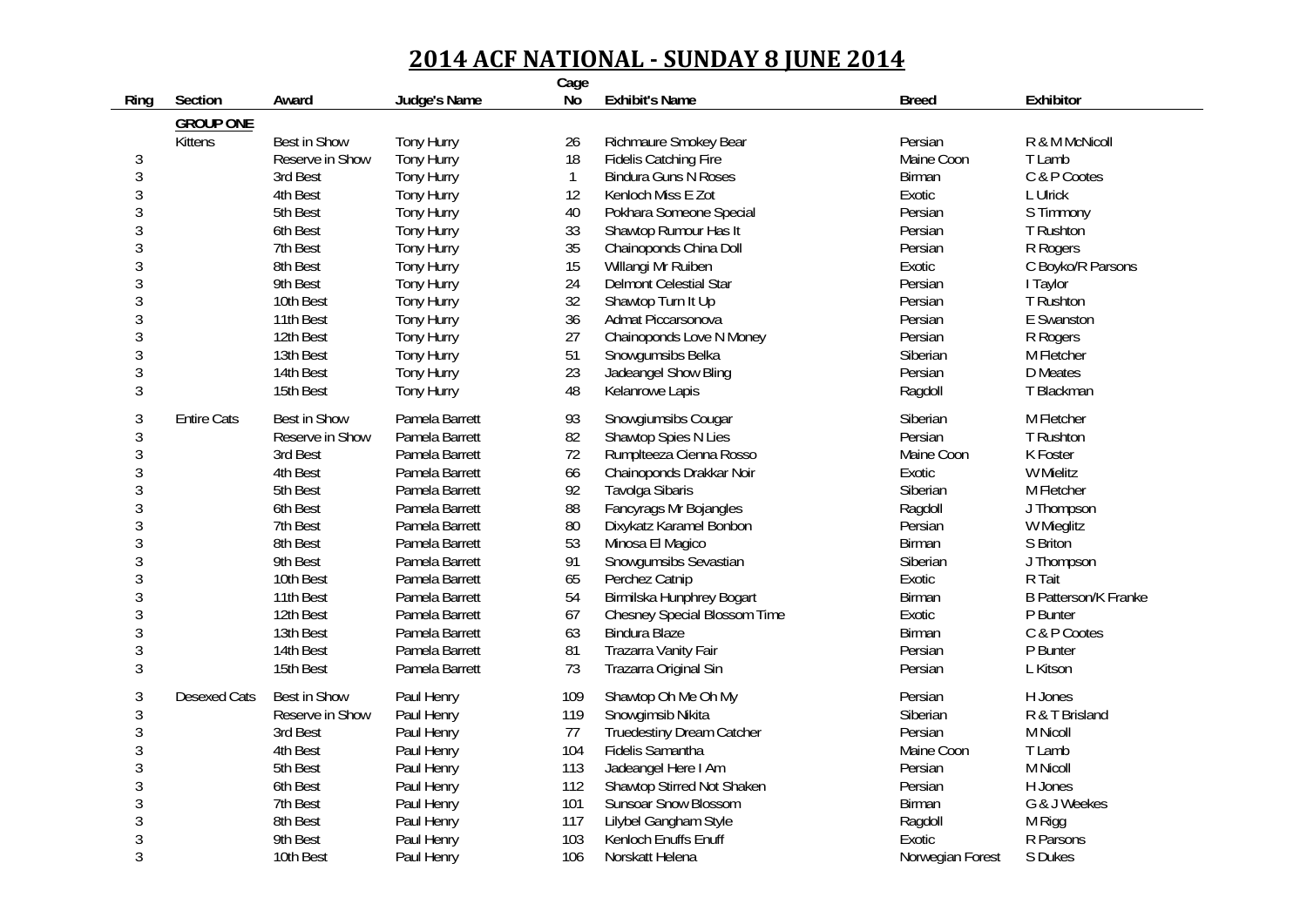|      |                    |                 |                   | Cage |                                 |               |                       |
|------|--------------------|-----------------|-------------------|------|---------------------------------|---------------|-----------------------|
| Ring | Section            | Award           | Judge's Name      | No   | <b>Exhibit's Name</b>           | <b>Breed</b>  | Exhibitor             |
|      | <b>GROUP TWO</b>   |                 |                   |      |                                 |               |                       |
|      | Kittens            | Best in Show    | Pamela Barrett    | 131  | Shadowfire Iced Gem             | Oriental      | E Bathgate            |
|      |                    | Reserve in Show | Pamela Barrett    | 136  | <b>Azov Pink Seaview</b>        | Siamese       | T Nicholas            |
|      |                    | 3rd Best        | Pamela Barrett    | 140  | <b>Syrecks In The Spotlight</b> | Siamese       | M Osler               |
|      |                    | 4th Best        | Pamela Barrett    | 122  | Parifeli Arctic Scorpion        | Foreign White | T Nicholas            |
|      |                    | 5th Best        | Pamela Barrett    | 139  | Syrecks Dezined To Dazzle       | Siamese       | M Osler               |
|      |                    | 6th Best        | Pamela Barrett    | 130  | Ayudha Enchanted Evening        | Oriental      | S McKay               |
|      |                    | 7th Best        | Pamela Barrett    | 129  | <b>Syrecks Show Stopper</b>     | Oriental      | M Osler               |
|      |                    | 8th Best        | Pamela Barrett    | 123  | Parifeli Miss White             | Foreign White | T Nicholas            |
|      |                    | 9th Best        | Pamela Barrett    | 125  | Seki Triska                     | Oriental      | D Evans               |
|      |                    | 10th Best       | Pamela Barrett    | 137  | Karuss Blind Faith              | Siamese       | K Strickland/R Falvey |
|      | <b>Entire Cats</b> | Best in Show    | <b>Nurit Pahl</b> | 146  | Shagio-Chen Bolka               | Oriental      | Thomas Family         |
|      |                    | Reserve in Show | Nurit Pahl        | 127  | <b>Templeton Pepper Pots</b>    | Oriental      | S Mckay               |
|      |                    | 3rd Best        | Nurit Pahl        | 141  | Malingbu A Touch Of Frost       | Foreign White | N Skeet               |
|      |                    | 4th Best        | Nurit Pahl        | 145  | Seki Eirlys                     | Oriental      | D Evans               |
|      |                    | 5th Best        | Nurit Pahl        | 153  | Seki Antalya                    | Siamese       | D Evans               |
|      |                    | 6th Best        | Nurit Pahl        | 151  | Xarifa Tasanee                  | Siamese       | P Hansen              |
|      |                    | 7th Best        | Nurit Pahl        | 154  | Sunkatz Violette                | Siamese       | E Claxton             |
|      |                    | 8th Best        | Nurit Pahl        | 150  | Parifeli Star Of Scorio         | Siamese       | T Nicholas            |
|      |                    | 9th Best        | Nurit Pahl        | 148  | Ayudha Peregrin                 | Siamese       | S McKay               |
|      |                    | 10th Best       | Nurit Pahl        | 144  | Frankinpark Lovely Louise       | Oriental      | L Jewkes              |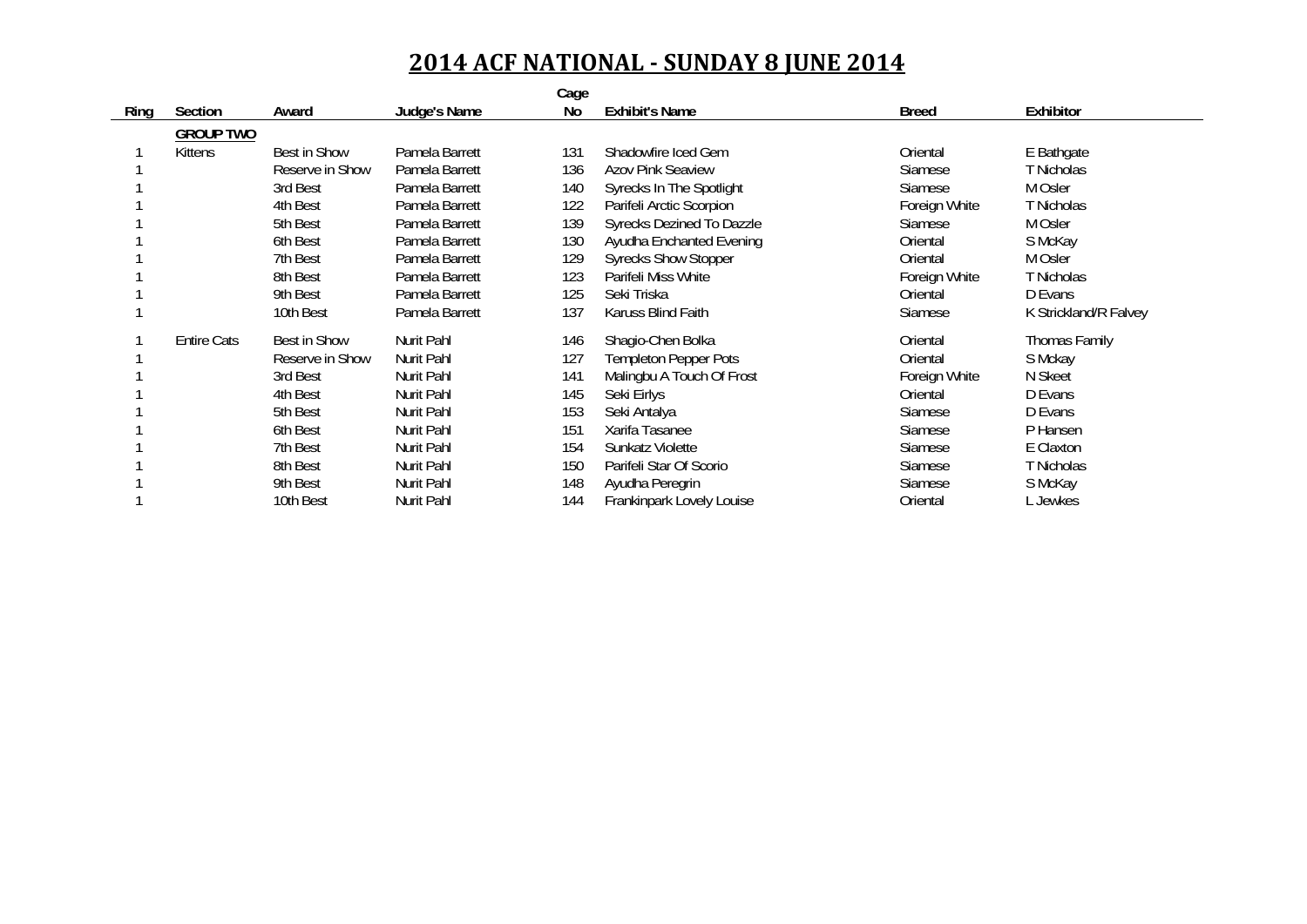|                |                    |                     |                           | Cage |                                    |                |                       |
|----------------|--------------------|---------------------|---------------------------|------|------------------------------------|----------------|-----------------------|
| Ring           | Section            | Award               | Judge's Name              | No   | <b>Exhibit's Name</b>              | <b>Breed</b>   | Exhibitor             |
|                | <b>GROUP TWO</b>   |                     |                           |      |                                    |                |                       |
|                | <b>Kittens</b>     | Best in Show        | <b>Bernadette Roberts</b> | 137  | Karuss Blind Faith                 | <b>Siamese</b> | K Strickland/R Falvey |
| 2              |                    | Reserve in Show     | <b>Bernadette Roberts</b> | 129  | <b>Syrecks Show Stopper</b>        | Oriental       | M Osler               |
| $\overline{2}$ |                    | 3rd Best            | <b>Bernadette Roberts</b> | 130  | Ayudha Enchanted Evening           | Oriental       | S McKay               |
|                |                    | 4th Best            | <b>Bernadette Roberts</b> | 138  | Karuss Ooo La La                   | <b>Siamese</b> | K Strickland/R Falvey |
|                |                    | 5th Best            | <b>Bernadette Roberts</b> | 120  | <b>Glenferry Snow Flake</b>        | Foreign White  | E Claxton             |
|                |                    | 6th Best            | <b>Bernadette Roberts</b> | 136  | <b>Azov Pink Seaview</b>           | <b>Siamese</b> | T Nicholas            |
|                |                    | 7th Best            | <b>Bernadette Roberts</b> | 135  | Mingyang Oz Dream Weaver           | Siamese        | P Hansen              |
|                |                    | 8th Best            | <b>Bernadette Roberts</b> | 125  | Seki Triska                        | Oriental       | D Evans               |
|                |                    | 9th Best            | <b>Bernadette Roberts</b> | 123  | Parifeli Miss White                | Foreign White  | T Nicholas            |
|                |                    | 10th Best           | <b>Bernadette Roberts</b> | 133  | Astraxalotte Eliza Gem             | Siamese        | C Wiseman             |
|                | <b>Entire Cats</b> | <b>Best in Show</b> | Bernadette Roberts        | 144  | Frankinpark Lovely Louise          | Oriental       | L Jewkes              |
|                |                    | Reserve in Show     | <b>Bernadette Roberts</b> | 127  | <b>Templeton Pepper Pots</b>       | Oriental       | S Mckay               |
|                |                    | 3rd Best            | <b>Bernadette Roberts</b> | 149  | <b>Puresweet Pacific Wulfenite</b> | <b>Siamese</b> | G & P Richardson      |
|                |                    | 4th Best            | <b>Bernadette Roberts</b> | 148  | Ayudha Peregrin                    | Siamese        | S McKay               |
|                |                    | 5th Best            | <b>Bernadette Roberts</b> | 153  | Seki Antalya                       | Siamese        | D Evans               |
|                |                    | 6th Best            | <b>Bernadette Roberts</b> | 145  | Seki Eirlys                        | Oriental       | D Evans               |
|                |                    | 7th Best            | <b>Bernadette Roberts</b> | 154  | Sunkatz Violette                   | <b>Siamese</b> | E Claxton             |
|                |                    | 8th Best            | <b>Bernadette Roberts</b> | 143  | Franklinpark Goulash               | Oriental       | L Jewkes              |
|                |                    | 9th Best            | <b>Bernadette Roberts</b> | 150  | Parifeli Star Of Scorio            | Siamese        | T Nicholas            |
|                |                    | 10th Best           | <b>Bernadette Roberts</b> | 151  | Xarifa Tasanee                     | Siamese        | P Hansen              |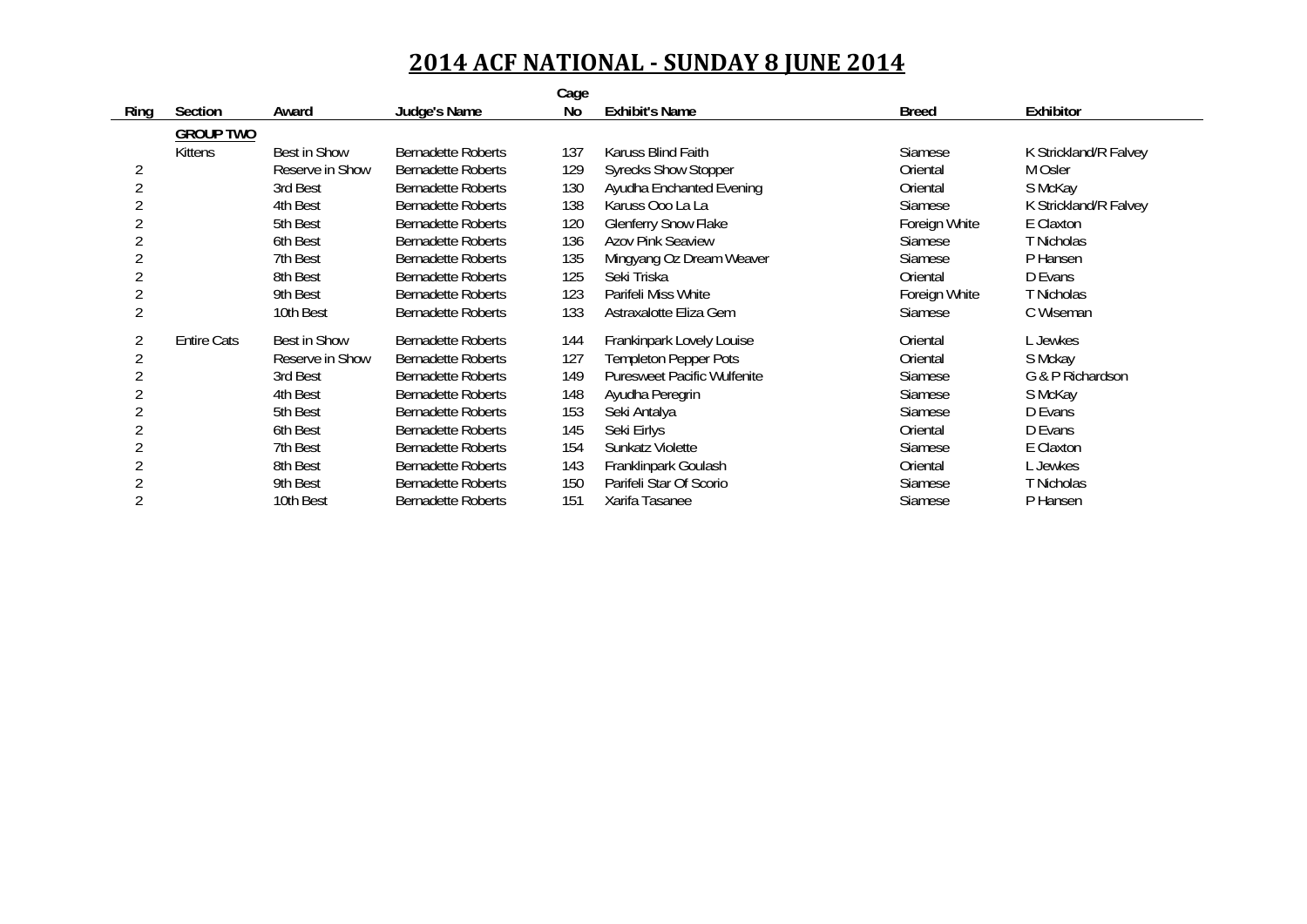|      |                    |                 |                 | Cage |                                    |                   |                  |
|------|--------------------|-----------------|-----------------|------|------------------------------------|-------------------|------------------|
| Ring | Section            | Award           | Judge's Name    | No   |                                    | <b>Breed</b>      | Exhibitor        |
|      | <b>GROUP TWO</b>   |                 |                 |      |                                    |                   |                  |
|      | Kittens            | Best in Show    | Lesley Freemann | 139  | Syrecks Dezined To Dazzle          | Siamese           | M Osler          |
| 3    |                    | Reserve in Show | Lesley Freemann | 129  | <b>Syrecks Show Stopper</b>        | Oriental          | M Osler          |
| 3    |                    | 3rd Best        | Lesley Freemann | 132  | <b>Tiffyan Dalziel McIntosh</b>    | Oriental          | M Watson         |
|      |                    | 4th Best        | Lesley Freemann | 120  | <b>Glenferry Snow Flake</b>        | Foreign White     | E Claxton        |
|      |                    | 5th Best        | Lesley Freemann | 136  | <b>Azov Pink Seaview</b>           | Siamese           | T Nicholas       |
|      |                    | 6th Best        | Lesley Freemann | 130  | Ayudha Enchanted Evening           | Oriental          | S McKay          |
|      |                    | 7th Best        | Lesley Freemann | 135  | Mingyang Oz Dream Weaver           | <b>Siamese</b>    | P Hansen         |
|      |                    | 8th Best        | Lesley Freemann | 122  | Parifeli Arctic Scorpion           | Foreign White     | T Nicholas       |
| 3    |                    | 9th Best        | Lesley Freemann | 131  | Shadowfire Iced Gem                | Oriental          | E Bathgate       |
| 3    |                    | 10th Best       | Lesley Freemann | 126  | Sunkatz Dragonfire                 | Oriental Longhair | E Claxton        |
| 3    | <b>Entire Cats</b> | Best in Show    | Roy Griffiths   | 127  | <b>Templeton Pepper Pots</b>       | Oriental          | S Mckay          |
| 3    |                    | Reserve in Show | Roy Griffiths   | 150  | Parifeli Star Of Scorio            | Siamese           | T Nicholas       |
|      |                    | 3rd Best        | Roy Griffiths   | 154  | Sunkatz Violette                   | Siamese           | E Claxton        |
|      |                    | 4th Best        | Roy Griffiths   | 145  | Seki Eirlys                        | Oriental          | D Evans          |
|      |                    | 5th Best        | Roy Griffiths   | 153  | Seki Antalya                       | Siamese           | D Evans          |
|      |                    | 6th Best        | Roy Griffiths   | 148  | Ayudha Peregrin                    | <b>Siamese</b>    | S McKay          |
|      |                    | 7th Best        | Roy Griffiths   | 143  | Franklinpark Goulash               | Oriental          | L Jewkes         |
|      |                    | 8th Best        | Roy Griffiths   | 149  | <b>Puresweet Pacific Wulfenite</b> | <b>Siamese</b>    | G & P Richardson |
|      |                    | 9th Best        | Roy Griffiths   | 146  | Shaqio-Chen Bolka                  | Oriental          | Thomas Family    |
|      |                    | 10th Best       | Roy Griffiths   | 144  | Frankinpark Lovely Louise          | Oriental          | L Jewkes         |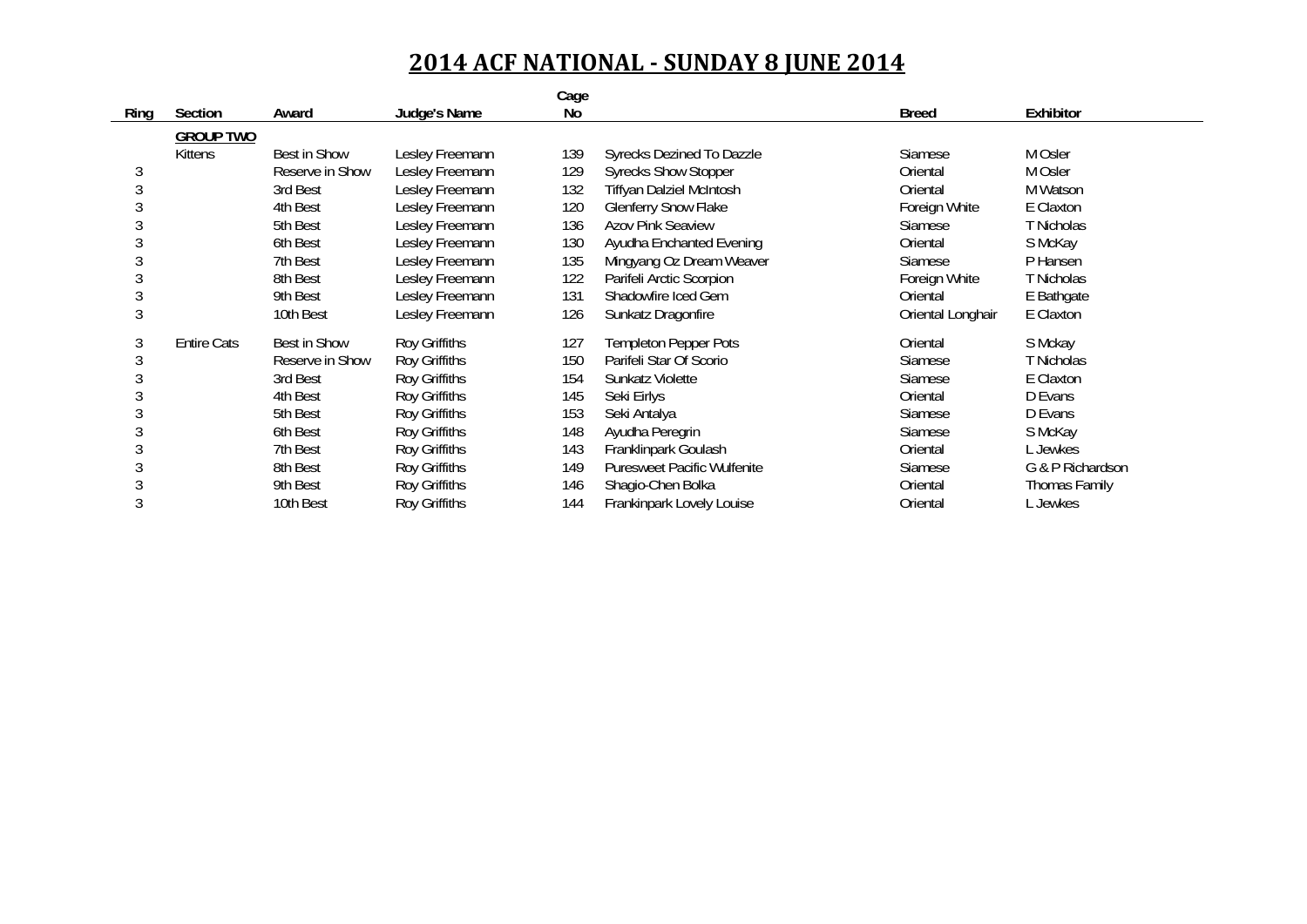|              |                     |                     |                                  | Cage |                                                          |                              |                          |
|--------------|---------------------|---------------------|----------------------------------|------|----------------------------------------------------------|------------------------------|--------------------------|
| Ring         | Section             | Award               | Judge's Name                     | No   | <b>Exhibit's Name</b>                                    | <b>Breed</b>                 | Exhibitor                |
|              | <b>GROUP THREE</b>  |                     |                                  |      |                                                          |                              |                          |
| -1           | <b>Kittens</b>      | Best in Show        | Jean Marc Lagarde                | 158  | Osiris (V) Aussie Touch                                  | Abyssinian                   | M & S Shawn              |
| 1            |                     | Reserve in Show     | Jean Marc Lagarde                | 192  | Leewood Lady Burmesque                                   | <b>Burmese</b>               | N Brown                  |
|              |                     | 3rd Best            | Jean Marc Lagarde                | 196  | Crinklewood Haute Couture                                | Devon Rex                    | J Romeo                  |
|              |                     | 4th Best            | Jean Marc Lagarde                | 169  | Benzots Lucia Valentina                                  | Bengal                       | C & L Keevers            |
|              |                     | 5th Best            | Jean Marc Lagarde                | 180  | Bevington Persephone Blue                                | <b>British Shorthair</b>     | N & C Tricarico          |
|              |                     | 6th Best            | Jean Marc Lagarde                | 178  | Sawadas Hercules                                         | <b>British Shorthair</b>     | M Angelo                 |
|              |                     | 7th Best            | Jean Marc Lagarde                | 191  | Densue Gabriella Rose                                    | <b>Burmese</b>               | S Ashby                  |
|              |                     | 8th Best            | Jean Marc Lagarde                | 161  | Johari Rhythm Dancer                                     | Abyssinian                   | C Collins                |
|              |                     | 9th Best            | Jean Marc Lagarde                | 206  | Rebuss Love Me Do                                        | Selkirk Res L/Hair           | R Kuss                   |
|              |                     | 10th Best           | Jean Marc Lagarde                | 212  | Manis Red Van Foo                                        | Sphynx                       | S Henriksen/R McGregor   |
|              |                     | 11th Best           | Jean Marc Lagarde                | 177  | Intrigue Rumour Has It                                   | <b>British Shorthair</b>     | J Thompson               |
|              |                     | 12th Best           | Jean Marc Lagarde                | 266  | Rebuss Inigo Barbera                                     | Selkirk Rex                  | R Kuss                   |
|              |                     | 13th Best           | Jean Marc Lagarde                | 210  | Bornbare Nudie Dench                                     | Sphynx                       | K Michael/J Hunt-Silby   |
|              |                     | 14th Best           | Jean Marc Lagarde                | 202  | Kimara Rosvel Of Zakira                                  | Russian                      | L Nikiforos              |
| $\mathbf{1}$ |                     | 15th Best           | Jean Marc Lagarde                | 203  | Histyle Blue Berri McMuffin                              | Scottish Fold                | K Kan                    |
|              | <b>Entire Cats</b>  | <b>Best in Show</b> | Roy Griffiths                    | 228  | Ambritt Hurricane Harry                                  | <b>British Shorthair</b>     | J & A Maas               |
| $\mathbf{1}$ |                     | Reserve in Show     | <b>Roy Griffiths</b>             | 260  | Kimara Azriel Buddy Awesome                              | Russian                      | L Nikiforos              |
| -1           |                     | 3rd Best            | <b>Roy Griffiths</b>             | 236  | Riordan Kama Sutra                                       | <b>Burmese</b>               | N Skeet                  |
|              |                     | 4th Best            | Roy Griffiths                    | 246  | Crinklewood Adorabella                                   | Devon Rex                    | J Romeo                  |
|              |                     | 5th Best            | Roy Griffiths                    | 257  | Alsoomse Guardianofthepeople                             | Pixiebob                     | M Phillips/R Frame       |
|              |                     | 6th Best            | Roy Griffiths                    | 220  | Murrznpurrz Phoenix                                      | American Shorthair           | J Cole                   |
|              |                     | 7th Best            | Roy Griffiths                    | 258  | Alsoomse Pixie Bob                                       | Pixiebob                     | M Phillips/R Frame       |
|              |                     | 8th Best            | Roy Griffiths                    | 263  | Kimara Blu Shimma Aschea                                 | Russian                      | L Nikiforos              |
|              |                     | 9th Best            | Roy Griffiths                    | 221  | Mistralia Rafaella                                       | <b>Australian Mist</b>       | T Goulden/J Greenaway    |
|              |                     | 10th Best           | Roy Griffiths                    | 217  | Nile Holly Ghost                                         | Abyssinian                   | G Kennedy                |
|              |                     | 11th Best           | Roy Griffiths                    | 268  | <b>Frascott Patrick Patent</b>                           | Selkirk Rex L/Hair           | A Fraser/C Smith         |
|              |                     | 12th Best           | Roy Griffiths                    | 234  | Norlyn Vanity Fair                                       | <b>Burmese</b>               | N & L Varney             |
|              |                     | 13th Best           | Roy Griffiths                    | 248  | Kyapark Watchme Tantalizya                               | Devon Rex                    | P Watts                  |
|              |                     | 14th Best           | Roy Griffiths                    | 261  | Kimara Misilva Krystal                                   | Russian                      | L Nikiforos              |
| -1           |                     | 15th Best           | Roy Griffiths                    | 219  | Overear Somewhereovertherainbow                          | American Curl L/Hair         |                          |
|              | <b>Desexed Cats</b> | Best in Show        | Pamela Barrett                   | 296  | Myenya Mikhail Kirovovich                                | Russian                      | J Jordan                 |
| -1           |                     | Reserve in Show     | Pamela Barrett                   | 287  | Densue Jesse James                                       | <b>Burmese</b>               | S Ashby                  |
|              |                     | 3rd Best            | Pamela Barrett                   | 284  | Kaloofa Posh Madam                                       | <b>British Shorthair</b>     | C & N Tricarico          |
|              |                     | 4th Best            | Pamela Barrett                   | 299  | Nareira Calvin Cline                                     | Somali                       |                          |
|              |                     | 5th Best            | Pamela Barrett                   | 292  | Frisson BC Storm                                         | La Perm L/Hair               | L Moorman                |
|              |                     | 6th Best            |                                  | 278  |                                                          |                              | A-L Magee                |
|              |                     | 7th Best            | Pamela Barrett<br>Pamela Barrett | 303  | Osiris (V) Lucrezia Borgia<br><b>Barebeauties Osiris</b> | Abyssinian                   | C Mangin                 |
|              |                     | 8th Best            | Pamela Barrett                   | 297  |                                                          | Sphynx<br><b>Selkirk Rex</b> | L Bunbury<br>D Robertson |
|              |                     |                     |                                  |      | Rebuss Bedroom Eyes                                      |                              |                          |
| $\mathbf{1}$ |                     | 9th Best            | Pamela Barrett                   | 279  | <b>Bellaspree Dynasty</b>                                | American Shorthair           | A & J Berry              |
|              |                     | 10th Best           | Pamela Barrett                   | 290  | Mirex Uneek Justice                                      | Devon Rex                    | J Kitson                 |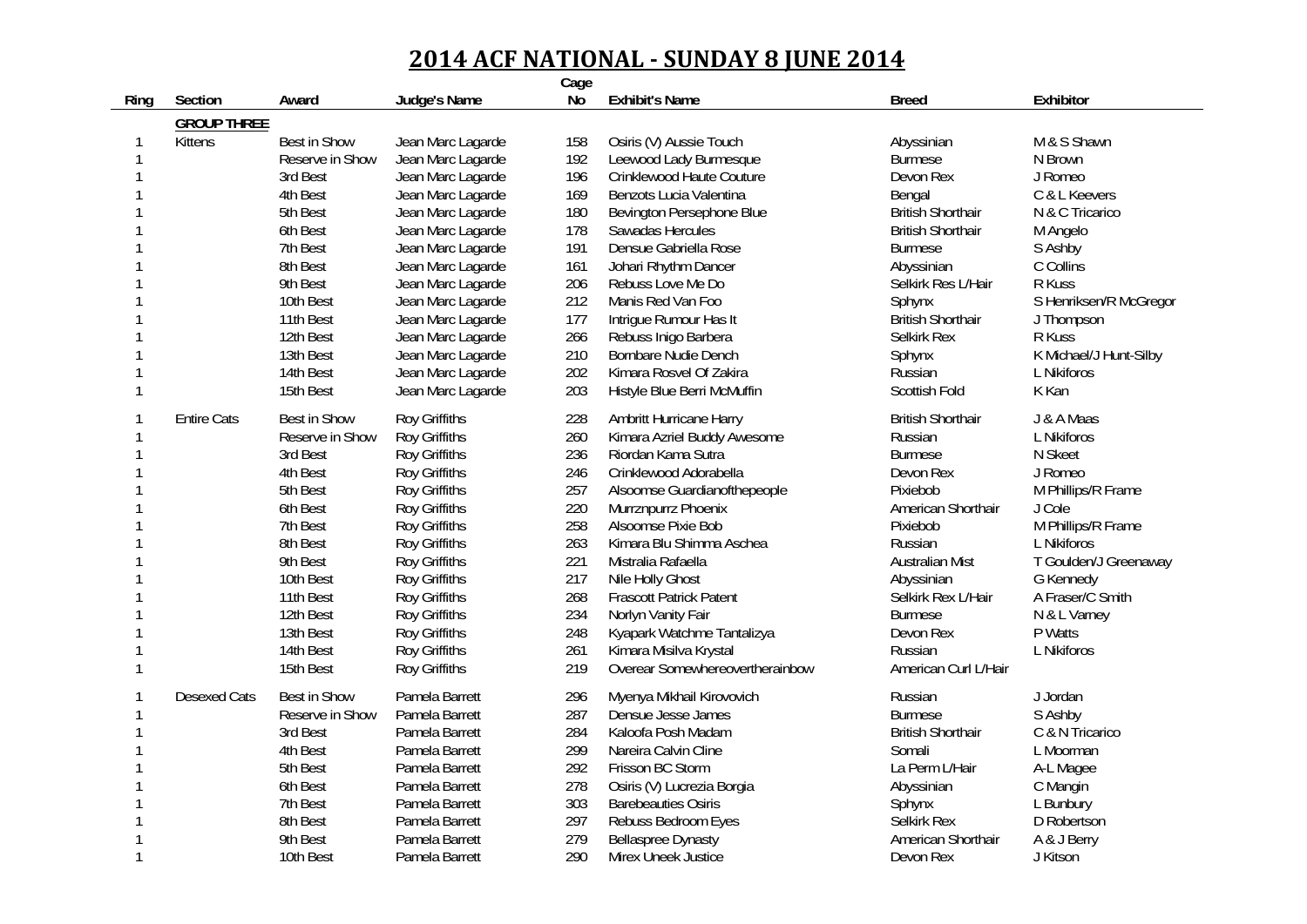|                |                     |                     |                     | Cage |                                |                          |                       |
|----------------|---------------------|---------------------|---------------------|------|--------------------------------|--------------------------|-----------------------|
| Ring           | Section             | Award               | Judge's Name        | No   | <b>Exhibit's Name</b>          | <b>Breed</b>             | Exhibitor             |
|                | <b>GROUP THREE</b>  |                     |                     |      |                                |                          |                       |
| $\overline{2}$ | <b>Kittens</b>      | <b>Best in Show</b> | <b>Helen Farmer</b> | 164  | Osiris (V) A Star Is Born      | Abyssinian               | M & S Shawn           |
| $\overline{2}$ |                     | Reserve in Show     | <b>Helen Farmer</b> | 202  | Kimara Rosvel Of Zakira        | Russian                  | L Nikiforos           |
| $\overline{2}$ |                     | 3rd Best            | <b>Helen Farmer</b> | 169  | Benzots Lucia Valentina        | Bengal                   | C & L Keevers         |
| $\overline{2}$ |                     | 4th Best            | <b>Helen Farmer</b> | 184  | Kittykatz My Living Doll       | <b>Burmese</b>           | T Cox/R Clark         |
| $\overline{2}$ |                     | 5th Best            | Helen Farmer        | 161  | Johari Rhythm Dancer           | Abyssinian               | C Collins             |
| $\overline{2}$ |                     | 6th Best            | <b>Helen Farmer</b> | 176  | Histyle Penmaric               | <b>British Shorthair</b> | K Kan                 |
| $\overline{2}$ |                     | 7th Best            | Helen Farmer        | 191  | Densue Gabriella Rose          | <b>Burmese</b>           | S Ashby               |
| $\overline{2}$ |                     | 8th Best            | <b>Helen Farmer</b> | 167  | Remporter Polgara              | American Curl            | M & A Kidd            |
| $\overline{2}$ |                     | 9th Best            | <b>Helen Farmer</b> | 187  | Frascott Doves Cry             | <b>Burmese</b>           | A Fraser/C Smith      |
| $\overline{2}$ |                     | 10th Best           | <b>Helen Farmer</b> | 158  | Osiris (V) Aussie Touch        | Abyssinian               | M & S Shawn           |
| $\overline{2}$ |                     | 11th Best           | <b>Helen Farmer</b> | 201  | Kimara Blu Shimma Druid        | Russian                  | L Nikiforos           |
| $\overline{2}$ |                     | 12th Best           | <b>Helen Farmer</b> | 203  | Histyle Blue Berri McMuffin    | Scottish Fold            | K Kan                 |
| $\overline{2}$ |                     | 13th Best           | <b>Helen Farmer</b> | 209  | Sphynxstar Crystal Bald        | Sphynx                   | A Jenkin              |
| $\overline{2}$ |                     | 14th Best           | <b>Helen Farmer</b> | 196  | Crinklewood Haute Couture      | Devon Rex                | J Romeo               |
| $\overline{2}$ |                     | 15th Best           | Helen Farmer        | 180  | Bevington Persephone Blue      | <b>British Shorthair</b> | N & C Tricarico       |
|                |                     |                     |                     |      |                                |                          |                       |
| $\overline{2}$ | <b>Entire Cats</b>  | <b>Best in Show</b> | Jo-anne Frank       | 228  | Ambritt Hurricane Harry        | <b>British Shorthair</b> | J & A Maas            |
| $\overline{2}$ |                     | Reserve in Show     | Jo-anne Frank       | 263  | Kimara Blu Shimma Aschea       | Russian                  | L Nikiforos           |
| $\overline{2}$ |                     | 3rd Best            | Jo-anne Frank       | 240  | <b>Brookside Willows Gem</b>   | <b>Burmese</b>           | D Dolman/C Plessnig   |
| $\overline{2}$ |                     | 4th Best            | Jo-anne Frank       | 254  | Rebuss Wassa Matta You         | Manx                     | R Kuss                |
| $\overline{2}$ |                     | 5th Best            | Jo-anne Frank       | 244  | Leewood Silken Solitaire       | <b>Burmese</b>           | M De Laine            |
| $\overline{2}$ |                     | 6th Best            | Jo-anne Frank       | 213  | Osiris (V) Simply Perfection   | Abyssinian               | M & S Shawn           |
| $\overline{2}$ |                     | 7th Best            | Jo-anne Frank       | 246  | Crinklewood Adorabella         | Devon Rex                | J Romeo               |
| $\overline{2}$ |                     | 8th Best            | Jo-anne Frank       | 224  | Resolute Flashfire             | Bengal                   | A Foster/J Jones      |
| $\overline{2}$ |                     | 9th Best            | Jo-anne Frank       | 265  | Remporter Emo Bear             | Scottish Fold            | M Kidd                |
| $\overline{2}$ |                     | 10th Best           | Jo-anne Frank       | 270  | Nareira Coco Mademoiselle      | Somali                   | D Thomas              |
| $\overline{2}$ |                     | 11th Best           | Jo-anne Frank       | 273  | <b>Esfingemx Buttercup</b>     | Sphynx                   | A Jenkin              |
| $\overline{2}$ |                     | 12th Best           | Jo-anne Frank       | 257  | Alsoomse Guardianofthepeople   | Pixiebob                 | M Phillips/R Frame    |
| $\overline{2}$ |                     | 13th Best           | Jo-anne Frank       | 233  | Sawadas Indian Summer          | <b>British Shorthair</b> | A Elphick             |
| $\overline{2}$ |                     | 14th Best           | Jo-anne Frank       | 221  | Mistralia Rafaella             | <b>Australian Mist</b>   | T Goulden/J Greenaway |
| $\overline{2}$ |                     | 15th Best           | Jo-anne Frank       | 268  | <b>Frascott Patrick Patent</b> | Selkirk Rex L/Hair       | A Fraser/C Smith      |
| $\overline{2}$ | <b>Desexed Cats</b> | <b>Best in Show</b> | Jean Marc Lagarde   | 283  | Ambritt Blu Magick Merlin      | <b>British Shorthair</b> | J & A Maas            |
| $\overline{2}$ |                     | Reserve in Show     | Jean Marc Lagarde   | 276  | Osiris (V) Fast Talker         | Abyssinian               | M & S Shawn           |
| $\overline{2}$ |                     | 3rd Best            | Jean Marc Lagarde   | 300  | Joylincar Sun God Amun Ra      | Somali                   | L Moorman             |
| $\overline{2}$ |                     | 4th Best            | Jean Marc Lagarde   | 279  | <b>Bellaspree Dynasty</b>      | American Shorthair       | A & J Berry           |
| $\overline{2}$ |                     | 5th Best            | Jean Marc Lagarde   | 285  | Norton Cheeky In Brown         | <b>Burmese</b>           | S Wyman               |
| $\overline{2}$ |                     | 6th Best            | Jean Marc Lagarde   | 291  | Edapusrex Lady Ga Ga           | Devon Rex                | S Tscherne            |
| $\overline{2}$ |                     | 7th Best            | Jean Marc Lagarde   | 296  | Myenya Mikhail Kirovovich      | Russian                  | J Jordan              |
| $\overline{2}$ |                     | 8th Best            | Jean Marc Lagarde   | 267  | Jengari Ben Hawkins            | Selkirk Rex L/Hair       | K Brady               |
| $\overline{2}$ |                     | 9th Best            | Jean Marc Lagarde   | 277  | Narleekatz Elusive Diamond     | Abyssinian               | K Goodrick            |
| $\overline{2}$ |                     | 10th Best           | Jean Marc Lagarde   | 292  | Frisson BC Storm               | La Perm L/Hair           | A-L Magee             |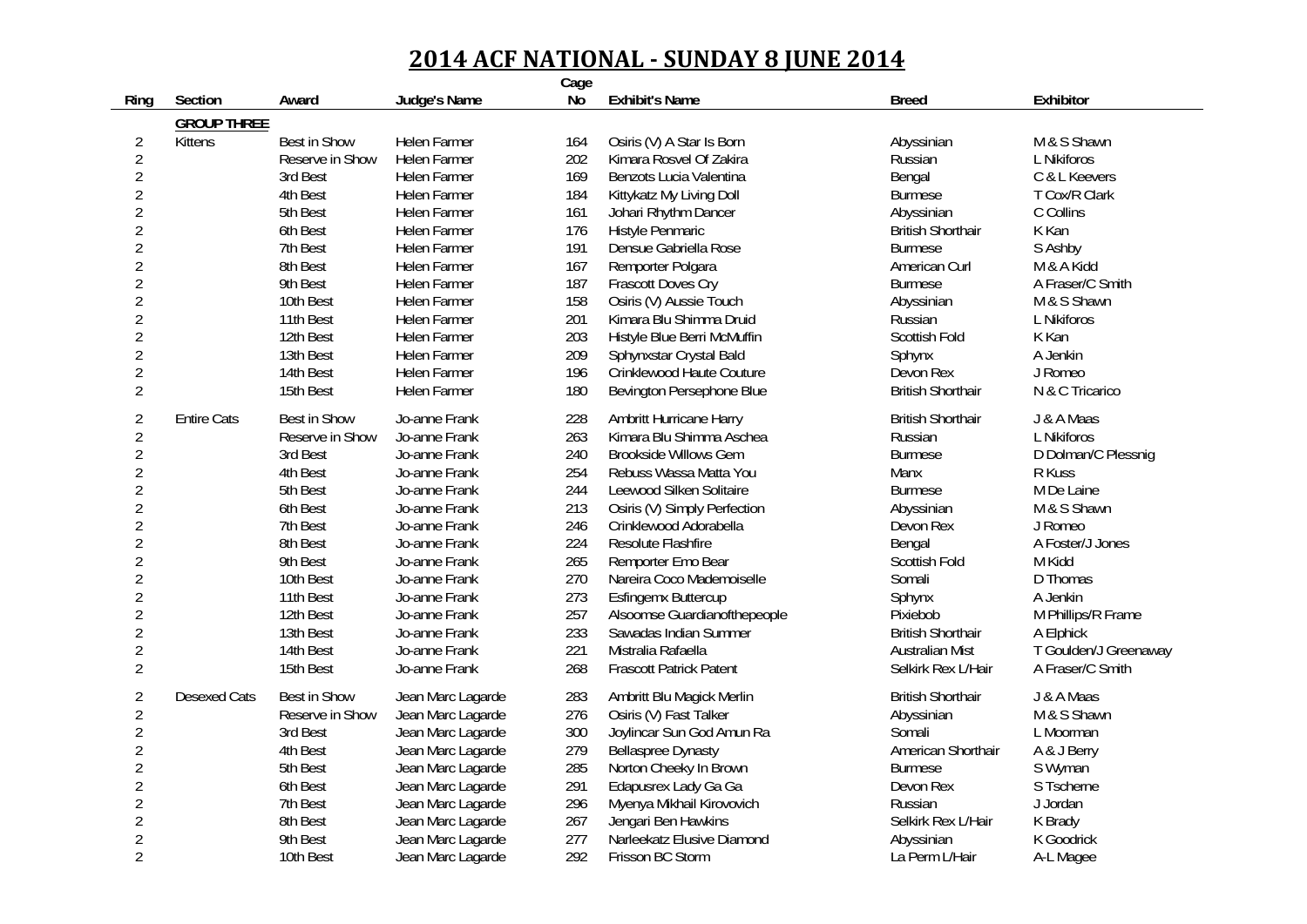| Ring           | Section             | Award           | Judge's Name        | Cage<br>No | <b>Exhibit's Name</b>           | <b>Breed</b>             | Exhibitor              |
|----------------|---------------------|-----------------|---------------------|------------|---------------------------------|--------------------------|------------------------|
|                | <b>GROUP THREE</b>  |                 |                     |            |                                 |                          |                        |
| $\sqrt{3}$     | <b>Kittens</b>      | Best in Show    | Fiona Cooper        | 178        | Sawadas Hercules                | <b>British Shorthair</b> | M Angelo               |
| $\mathfrak{Z}$ |                     | Reserve in Show | Fiona Cooper        | 185        | Ricway Whobes Boy               | <b>Burmese</b>           | W & E Bell             |
| $\mathfrak{Z}$ |                     | 3rd Best        | Fiona Cooper        | 196        | Crinklewood Haute Couture       | Devon Rex                | J Romeo                |
| 3              |                     | 4th Best        | Fiona Cooper        | 266        | Rebuss Inigo Barbera            | <b>Selkirk Rex</b>       | R Kuss                 |
| $\mathfrak{Z}$ |                     | 5th Best        | Fiona Cooper        | 201        | Kimara Blu Shimma Druid         | Russian                  | L Nikiforos            |
| 3              |                     | 6th Best        | Fiona Cooper        | 212        | Manis Red Van Foo               | Sphynx                   | S Henriksen/R McGregor |
| 3              |                     | 7th Best        | Fiona Cooper        | 167        | Remporter Polgara               | American Curl            | M & A Kidd             |
| 3              |                     | 8th Best        | Fiona Cooper        | 164        | Osiris (V) A Star Is Born       | Abyssinian               | M & S Shawn            |
| 3              |                     | 9th Best        | Fiona Cooper        | 169        | Benzots Lucia Valentina         | Bengal                   | C & L Keevers          |
| 3              |                     | 10th Best       | Fiona Cooper        | 184        | Kittykatz My Living Doll        | <b>Burmese</b>           | T Cox/R Clark          |
| $\mathfrak{Z}$ |                     | 11th Best       | Fiona Cooper        | 177        | Intrigue Rumour Has It          | <b>British Shorthair</b> | J Thompson             |
| 3              |                     | 12th Best       | Fiona Cooper        | 195        | Kyapark A Winsome Lad           | Devon Rex                | P Watts                |
| 3              |                     | 13th Best       | Fiona Cooper        | 200        | <b>Tinytails Baby Star</b>      | Manx Stumpy              | L Du Vallier/M Auld    |
| 3              |                     | 14th Best       | Fiona Cooper        | 161        | Johari Rhythm Dancer            | Abyssinian               | C Collins              |
| 3              |                     | 15th Best       | Fiona Cooper        | 209        | Sphynxstar Crystal Bald         | Sphynx                   | A Jenkin               |
| $\sqrt{3}$     | <b>Entire Cats</b>  | Best in Show    | Nurit Pahl          | 228        | Ambritt Hurricane Harry         | <b>British Shorthair</b> | J & A Maas             |
| 3              |                     | Reserve in Show | Nurit Pahl          | 240        | <b>Brookside Willows Gem</b>    | <b>Burmese</b>           | D Dolman/C Plessnig    |
| $\mathfrak{Z}$ |                     | 3rd Best        | Nurit Pahl          | 221        | Mistralia Rafaella              | <b>Australian Mist</b>   | T Goulden/J Greenaway  |
| 3              |                     | 4th Best        | Nurit Pahl          | 219        | Overear Somewhereovertherainbow | American Curl L/Hair     | M & A Kidd             |
| 3              |                     | 5th Best        | Nurit Pahl          | 270        | Nareira Coco Mademoiselle       | Somali                   | D Thomas               |
| 3              |                     | 6th Best        | Nurit Pahl          | 268        | <b>Frascott Patrick Patent</b>  | Selkirk Rex L/Hair       | A Fraser/C Smith       |
| 3              |                     | 7th Best        | Nurit Pahl          | 254        | Rebuss Wassa Matta You          | Manx                     | R Kuss                 |
| 3              |                     | 8th Best        | Nurit Pahl          | 252        | Trilian Yu Natsumi              | Japanese Bobtail         | G & P Richardson       |
| $\mathfrak{Z}$ |                     | 9th Best        | Nurit Pahl          | 233        | Sawadas Indian Summer           | <b>British Shorthair</b> | A Elphick              |
| 3              |                     | 10th Best       | Nurit Pahl          | 222        | Benzots Stone Man               | Bengal                   | C & L Keevers          |
| 3              |                     | 11th Best       | Nurit Pahl          | 273        | <b>Esfingemx Buttercup</b>      | Sphynx                   | A Jenkin               |
| 3              |                     | 12th Best       | Nurit Pahl          | 261        | Kimara Misilva Krystal          | Russian                  | L Nikiforos            |
| $\mathfrak{Z}$ |                     | 13th Best       | Nurit Pahl          | 265        | Remporter Emo Bear              | Scottish Fold            | M Kidd                 |
| 3              |                     | 14th Best       | Nurit Pahl          | 246        | Crinklewood Adorabella          | Devon Rex                | J Romeo                |
| 3              |                     | 15th Best       | Nurit Pahl          | 257        | Alsoomse Guardianofthepeople    | Pixiebob                 | M Phillips/R Frame     |
| $\sqrt{3}$     | <b>Desexed Cats</b> | Best in Show    | <b>Helen Farmer</b> | 285        | Norton Cheeky In Brown          | <b>Burmese</b>           | S Wyman                |
| $\mathfrak{Z}$ |                     | Reserve in Show | Helen Farmer        | 296        | Myenya Mikhail Kirovovich       | Russian                  | J Jordan               |
| 3              |                     | 3rd Best        | <b>Helen Farmer</b> | 297        | Rebuss Bedroom Eyes             | <b>Selkirk Rex</b>       | D Robertson            |
| 3              |                     | 4th Best        | <b>Helen Farmer</b> | 302        | <b>Bornbare Boris</b>           | Sphynx                   | A Jenkin               |
| $\mathfrak{Z}$ |                     | 5th Best        | <b>Helen Farmer</b> | 279        | <b>Bellaspree Dynasty</b>       | American Shorthair       | A & J Berry            |
| 3              |                     | 6th Best        | <b>Helen Farmer</b> | 275        | Nile Fortunati                  | Abyssinian               | K Cooper               |
| $\mathfrak{Z}$ |                     | 7th Best        | <b>Helen Farmer</b> | 278        | Osiris (V) Lucrezia Borgia      | Abyssinian               | C Mangin               |
| 3              |                     | 8th Best        | <b>Helen Farmer</b> | 280        | Bellaspree Octavia              | American Shorthair       | J Jordan               |
| 3              |                     | 9th Best        | Helen Farmer        | 287        | Densue Jesse James              | <b>Burmese</b>           | S Ashby                |
| $\overline{3}$ |                     | 10th Best       | Helen Farmer        | 283        | Ambritt Blu Magick Merlin       | <b>British Shorthair</b> | J & A Maas             |